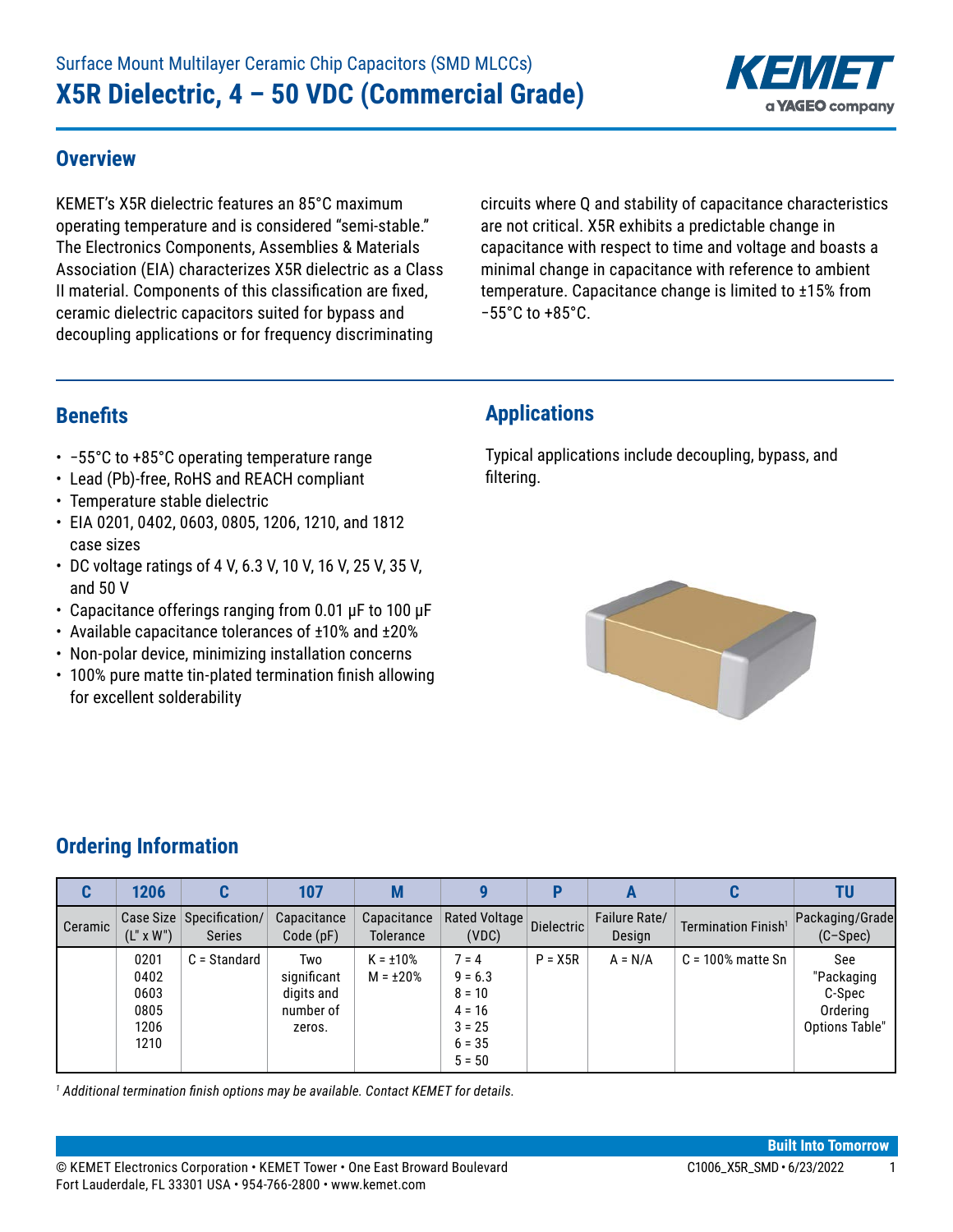

## **Packaging C-Spec Ordering Options Table**

| Packaging Type <sup>1</sup>              | <b>Packaging/Grade</b><br><b>Ordering Code (C-Spec)</b>                         |
|------------------------------------------|---------------------------------------------------------------------------------|
| <b>Bulk Bag/Unmarked</b>                 | Not required (Blank)                                                            |
| 7" Reel/Unmarked                         | τu                                                                              |
| 13" Reel/Unmarked                        | 7411 (EIA 0603 and smaller case sizes)<br>7210 (EIA 0805 and larger case sizes) |
| 7" Reel/Marked                           | ТM                                                                              |
| 13" Reel/Marked                          | 7040 (EIA 0603)<br>7215 (EIA 0805 and larger case sizes)                        |
| 7" Reel/Unmarked/2mm pitch <sup>2</sup>  | 7081                                                                            |
| 13" Reel/Unmarked/2mm pitch <sup>2</sup> | 7082                                                                            |

*1 Default packaging is "Bulk Bag". An ordering code C-Spec is not required for "Bulk Bag" packaging.*

*1 The terms "Marked" and "Unmarked" pertain to laser marking option of capacitors. All packaging options labeled as "Unmarked" will contain capacitors that have not been laser marked. Please contact KEMET if you require a laser marked option. For more information see "Capacitor Marking".*

*2 The 2 mm pitch option allows for double the packaging quantity of capacitors on a given reel size. This option is limited to EIA 0603 (1608 metric) case size devices. For more information regarding 2 mm pitch option see "Tape & Reel Packaging Information".*

### **Dimensions – Millimeters (Inches)**



| <b>EIA Size</b><br><b>Code</b> | <b>Metric Size</b><br><b>Code</b> | Length                           | W<br><b>Width</b>           | <b>Thickness</b> | B<br><b>Bandwidth</b>           | <b>Separation</b><br><b>Minimum</b> | <b>Mounting</b><br><b>Technique</b> |
|--------------------------------|-----------------------------------|----------------------------------|-----------------------------|------------------|---------------------------------|-------------------------------------|-------------------------------------|
| 0201                           | 0603                              | 0.60(0.024)<br>±0.03(0.001)      | 0.30(0.012)<br>±0.03(0.001) |                  | 0.15(0.006)<br>±0.05(0.002)     | N/A                                 | Solder Reflow                       |
| 04021                          | 1005                              | 1.00 (0.040)<br>±0.05(0.002)     | 0.50(0.020)<br>±0.05(0.002) |                  | 0.30(0.012)<br>±0.10(0.004)     | 0.30(0.012)                         | Only                                |
| 06032                          | 1608                              | 1.60(0.063)<br>±0.15(0.006)      | 0.80(0.032)<br>±0.15(0.006) | See Table 2 for  | 0.35(0.014)<br>±0.15(0.006)     | 0.70(0.028)                         |                                     |
| 0805                           | 2012                              | 2.00(0.079)<br>±0.20(0.008)      | 1.25(0.049)<br>±0.20(0.008) | <b>Thickness</b> | 0.50(0.02)<br>±0.25(0.010)      | 0.75(0.030)                         | Solder Wave or<br>Solder Reflow     |
| 1206 <sup>3</sup>              | 3216                              | 3.20(0.126)<br>$\pm 0.20(0.008)$ | 1.60(0.063)<br>±0.20(0.008) |                  | 0.50(0.02)<br>$\pm 0.25(0.010)$ |                                     |                                     |
| 12104                          | 3225                              | 3.20(0.126)<br>±0.20(0.008)      | 2.50(0.098)<br>±0.20(0.008) |                  | 0.50(0.02)<br>$\pm 0.25(0.010)$ | N/A                                 | <b>Solder Reflow</b><br>Only        |

*1 For capacitance values ≥ 4.7 µF add 0.15 (0.006) to the width and length tolerance dimensions.*

*<sup>2</sup>For capacitance values ≥ 10 µF add 0.05 (0.002) to the length and width tolerance dimension.*

*3 For capacitance values ≥ 22 µF add 0.10 (0.004) to the positive bandwidth tolerance dimension.*

*4 For capacitance values ≥ 22 µF add 0.10 (0.004) to the length and width tolerance dimension and add 0.15 (0.006) to the positive bandwidth tolerance dimension.*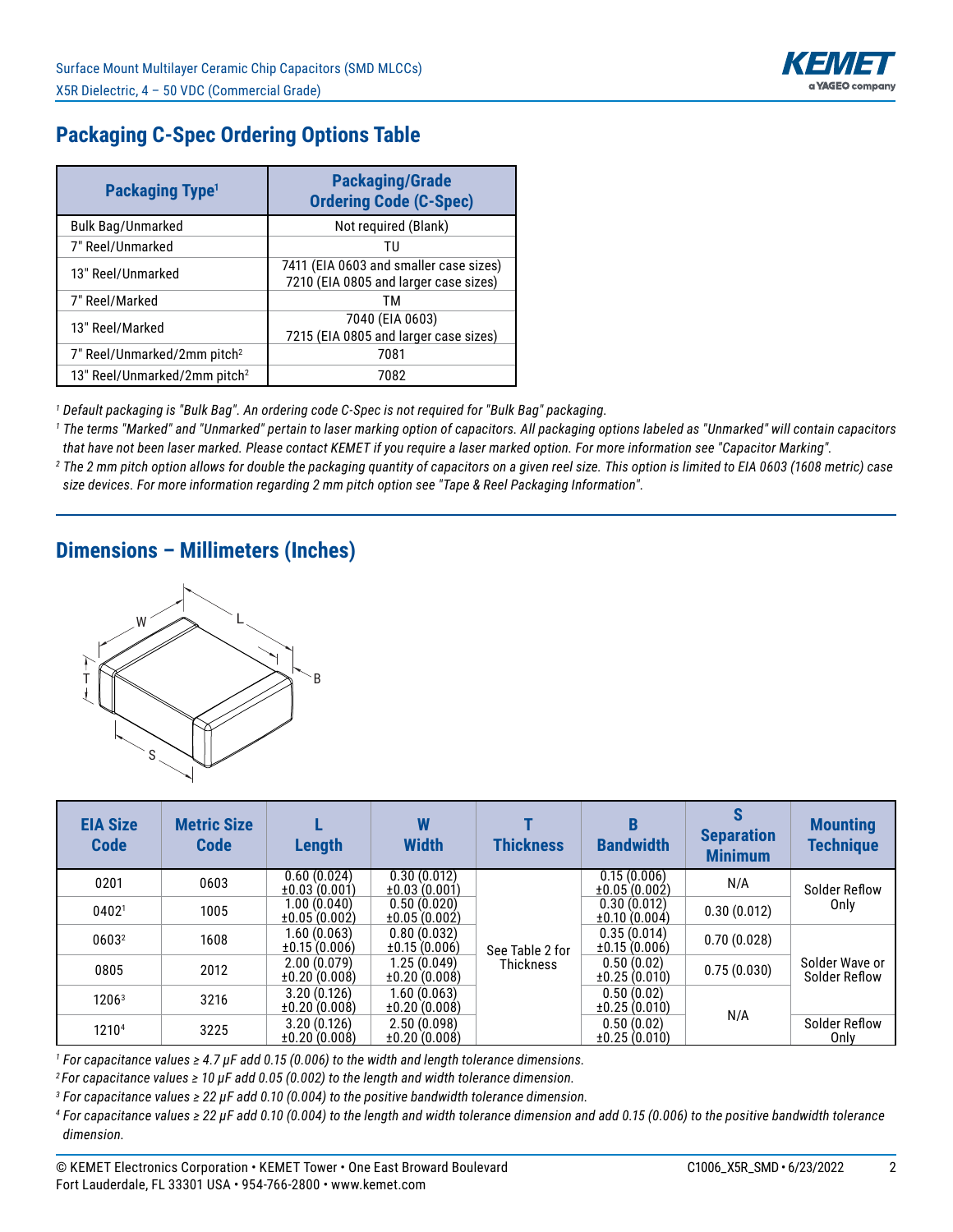

## **Qualification/Certification**

Commercial Grade products are subject to internal qualification. Details regarding test methods and conditions are referenced in Table 4, Performance & Reliability.

#### **Environmental Compliance**

Lead (Pb)-free, RoHS, and REACH compliant without exemptions.

#### **Electrical Parameters/Characteristics**

| <b>Item</b>                                                           | <b>Parameters/Characteristics</b>                                                           |
|-----------------------------------------------------------------------|---------------------------------------------------------------------------------------------|
| Operating Temperature Range                                           | $-55^{\circ}$ C to +85 $^{\circ}$ C                                                         |
| Capacitance Change with Reference to<br>+25°C and 0 Vdc Applied (TCC) | ±15%                                                                                        |
| <sup>1</sup> Aging Rate (Maximum % Capacitance Loss/Decade Hour)      | 5.0%                                                                                        |
| <sup>2</sup> Dielectric Withstanding Voltage (DWV)                    | 250% of rated voltage<br>(5 ±1 seconds and charge/discharge not exceeding 50mA)             |
| <sup>3</sup> Dissipation Factor (DF) Maximum Limit at 25°C            | See Dissipation Factor Limit Table                                                          |
| <sup>4</sup> Insulation Resistance (IR) Minimum Limit at 25°C         | See Insulation Resistance Limit Table<br>(Rated voltage applied for 120 ±5 seconds at 25°C) |

*<sup>1</sup>Regarding Aging Rate: Capacitance measurements (including tolerance) are indexed to a referee time of 48 or 1,000 hours. Please refer to a part number specific datasheet for referee time details.* 

*<sup>2</sup>DWV is the voltage a capacitor can withstand (survive) for a short period of time. It exceeds the nominal and continuous working voltage of the capacitor.*

*3 See part number specification sheet for frequency and voltage for Capacitance, Dissipation Factor, and TCC measurement conditions.*

*4 To obtain IR limit, divide MΩ-µF value by the capacitance and compare to GΩ limit. Select the lower of the two limits.*

*Note: When measuring capacitance it is important to ensure the set voltage level is held constant. The HP4284 and Agilent E4980 have a feature known as Automatic Level Control (ALC). The ALC feature should be switched to "ON."*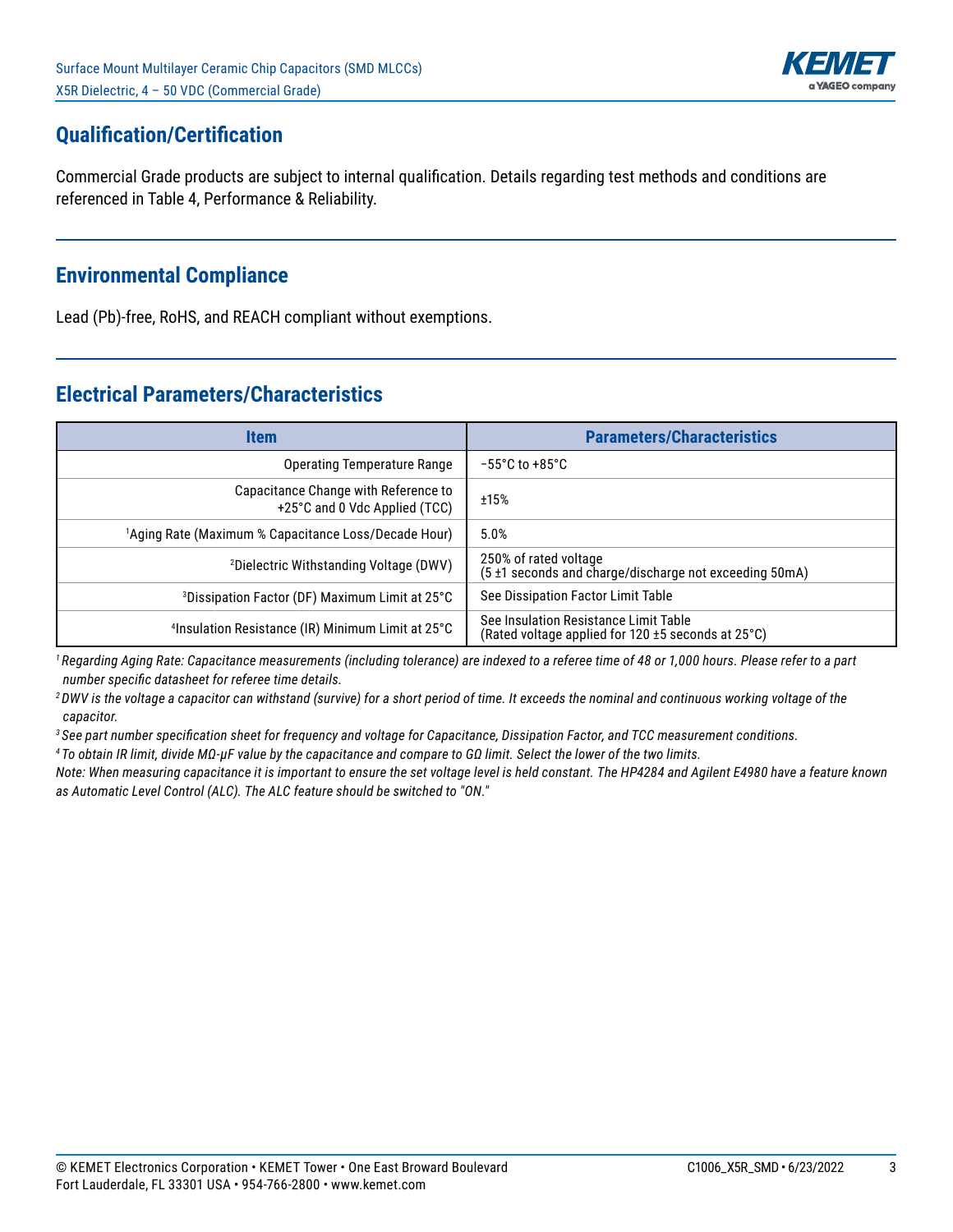

## **Post Environmental Limits**

| <b>High Temperature Life, Biased Humidity, Moisture Resistance</b> |                     |                              |                                          |                      |                          |  |  |  |  |  |  |
|--------------------------------------------------------------------|---------------------|------------------------------|------------------------------------------|----------------------|--------------------------|--|--|--|--|--|--|
| <b>Dielectric</b>                                                  | Rated DC<br>Voltage | Capacitance<br>Value         | <b>Dissipation Factor</b><br>(Maximum %) | Capacitance<br>Shift | Insulation<br>Resistance |  |  |  |  |  |  |
|                                                                    | > 25                | $< 1.0 \mu F$                | 7.5                                      |                      |                          |  |  |  |  |  |  |
|                                                                    |                     | $\geq 1.0 \,\mu F$           | 20.0                                     |                      |                          |  |  |  |  |  |  |
| X <sub>5R</sub>                                                    | 25                  | $< 2.2 \mu F$                | 7.5                                      |                      | 10% of Initial           |  |  |  |  |  |  |
|                                                                    |                     | $\geq$ 2.2 µF                | 20.0                                     | ±20%                 | Limit                    |  |  |  |  |  |  |
|                                                                    |                     | $< 0.56 \text{ }\mu\text{F}$ |                                          |                      |                          |  |  |  |  |  |  |
|                                                                    | $~<$ 25             | $\geq 0.56$ µF               | 20.0                                     |                      |                          |  |  |  |  |  |  |

# **Dissipation Factor Limit Table**

| <b>Rated</b><br><b>DC Voltage</b> | <b>Capacitance</b> | <b>Dissipation Factor</b><br>(Maximum %) |  |  |  |
|-----------------------------------|--------------------|------------------------------------------|--|--|--|
| > 25                              | $< 1.0 \mu F$      | 5.0                                      |  |  |  |
|                                   | $\geq 1.0 \,\mu F$ | 10.0                                     |  |  |  |
| $25^{1}$                          | $< 2.2 \mu F$      | 5.0                                      |  |  |  |
|                                   | $\geq$ 2.2 µF      | 10.0                                     |  |  |  |
| < 25                              | $< 0.56 \mu F$     | 5.0                                      |  |  |  |
|                                   | $\geq 0.56$ µF     | 10.0                                     |  |  |  |

*1 For 0603 Capacitance value 1.0 µF (25 V) DF is 10%*

## **Insulation Resistance Limit Table**

| <b>EIA Case Size</b> | 1,000 Megohm<br>Microfarads or 100 GΩ | 500 Megohm<br>Microfarads or 10 GΩ | 100 Megohm<br><b>Microfarads</b> |
|----------------------|---------------------------------------|------------------------------------|----------------------------------|
| 0201                 | N/A                                   | ALL                                | N/A                              |
| 0402                 | $< .012 \mu F$                        | $≥ .012$ µF < 1.0 µF               | $\geq 1.0 \,\mu F$               |
| 0603                 | $< .047$ µF                           | $≥ .047 \mu f < 1.0 \mu F$         | $\geq 1.0 \,\mu F$               |
| 0805                 | $< 0.15 \text{ }\mu\text{F}$          | $\geq 0.15$ µF < 1.0 µF            | $\geq 1.0 \,\mu F$               |
| 1206                 | $< 0.47 \mu F$                        | $\geq 0.47 \mu F < 1.0 \mu F$      | $\geq 1.0 \,\mu F$               |
| 1210                 | $< 0.39$ µF                           | $\geq$ 0.39 µF < 1.0 µF            | $\geq 1.0 \,\mu F$               |
| 1812                 | $< 2.2 \mu F$                         | $\geq$ 2.2 µF                      | N/A                              |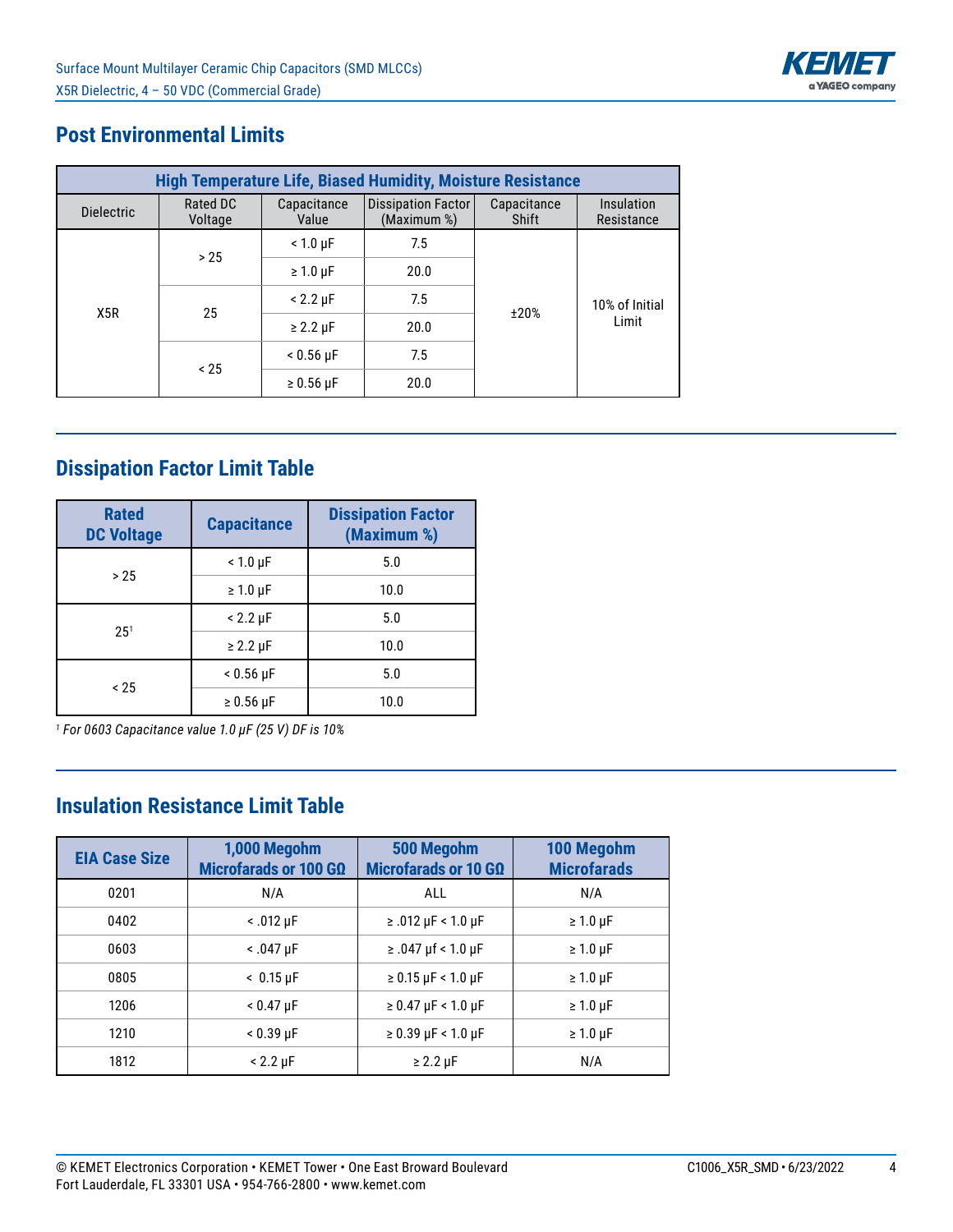

## **Table 1A – Capacitance Range/Selection Waterfall (0201 – 0805 Case Sizes)**

|                           |                    |                            | <b>Case Size/</b><br><b>Series</b> |                          | <b>C0201C</b> |                |    |                 |                 | <b>C0402C</b>   |           |           |   |                 |                 |                 | <b>C0603C</b>  |    |   |                                                                                           |                 | <b>C0805C</b>   |           |    |    |
|---------------------------|--------------------|----------------------------|------------------------------------|--------------------------|---------------|----------------|----|-----------------|-----------------|-----------------|-----------|-----------|---|-----------------|-----------------|-----------------|----------------|----|---|-------------------------------------------------------------------------------------------|-----------------|-----------------|-----------|----|----|
| <b>Capacitance</b>        | <b>Capacitance</b> |                            | <b>Voltage Code</b>                | $\overline{\phantom{a}}$ | 9             | 8              | 4  | $\overline{7}$  | 9               | 8               | 4         | 3         | 5 | 7               | 9               | 8               | 4              | 3  | 5 | $\overline{7}$                                                                            | 9               | 8               | 4         | 3  | 5  |
|                           | <b>Code</b>        |                            | <b>Rated Voltage (VDC)</b>         | 4                        | 6.3           | پّ             | ٩  | 4               | 3               | <u>۽</u>        | ۽         | ង         | ន | $\ddot{ }$      | 6.3             | <u>۽</u>        | ٩              | 25 | ន | 4                                                                                         | ္မ              | پّ              | ٩         | 25 | ន  |
|                           |                    |                            | Capacitance                        |                          |               |                |    |                 |                 |                 |           |           |   |                 |                 |                 |                |    |   |                                                                                           |                 |                 |           |    |    |
|                           |                    |                            | <b>Tolerance</b>                   |                          |               |                |    |                 |                 |                 |           |           |   |                 |                 |                 |                |    |   | Product Availability and Chip Thickness Codes - See Table 2 for Chip Thickness Dimensions |                 |                 |           |    |    |
| 10,000 pF                 | 103                | K                          | M                                  | AB                       | AB            | AB             | AB | <b>BB</b>       | <b>BB</b>       | <b>BB</b>       | <b>BB</b> |           |   |                 |                 |                 |                |    |   |                                                                                           |                 |                 |           |    |    |
| 12,000 pF                 | 123                | K                          | M                                  |                          |               |                |    | <b>BB</b>       | <b>BB</b>       | <b>BB</b>       | <b>BB</b> |           |   |                 |                 |                 |                |    |   |                                                                                           |                 |                 |           |    |    |
| 15,000 pF                 | 153                | K                          | M                                  |                          |               |                |    | <b>BB</b>       | <b>BB</b>       | <b>BB</b>       | <b>BB</b> |           |   |                 |                 |                 |                |    |   |                                                                                           |                 |                 |           |    |    |
| 18,000 pF                 | 183                | K                          | M                                  |                          |               |                |    | <b>BB</b>       | <b>BB</b>       | <b>BB</b>       | <b>BB</b> |           |   |                 |                 |                 |                |    |   |                                                                                           |                 |                 |           |    |    |
| 22,000 pF                 | 223                | K                          | M                                  |                          |               |                |    | <b>BB</b>       | <b>BB</b>       | <b>BB</b>       | <b>BB</b> |           |   |                 |                 |                 |                |    |   |                                                                                           |                 |                 |           |    |    |
| 27,000 pF                 | 273                | K                          | M                                  |                          |               |                |    | <b>BB</b>       | BB              | <b>BB</b>       | <b>BB</b> |           |   |                 |                 |                 |                |    |   |                                                                                           |                 |                 |           |    |    |
| 33,000 pF                 | 333                | K                          | M                                  |                          |               |                |    | BB              | BB              | <b>BB</b>       | <b>BB</b> |           |   |                 |                 |                 |                |    |   |                                                                                           |                 |                 |           |    |    |
| 39,000 pF                 | 393                | Κ                          | M                                  |                          |               |                |    | BB              | BB              | BB              | BB        |           |   |                 |                 |                 |                |    |   |                                                                                           |                 |                 |           |    |    |
| 47,000 pF                 | 473                | Κ                          | M                                  |                          |               |                |    | BB              | BB              | BB              | BB        |           |   |                 |                 |                 |                |    |   |                                                                                           |                 |                 |           |    |    |
| 56,000 pF                 | 563                | Κ                          | M                                  |                          |               |                |    | <b>BB</b>       | <b>BB</b>       | <b>BB</b>       | <b>BB</b> |           |   |                 |                 |                 |                |    |   |                                                                                           |                 |                 |           |    |    |
| 68,000 pF                 | 683                | Κ                          | M                                  |                          |               |                |    | <b>BB</b>       | <b>BB</b>       | <b>BB</b>       | <b>BB</b> |           |   |                 |                 |                 |                |    |   |                                                                                           |                 |                 |           |    |    |
| 82,000 pF                 | 823                | Κ                          | M                                  |                          |               |                |    | <b>BB</b>       | <b>BB</b>       | <b>BB</b>       | <b>BB</b> |           |   |                 |                 |                 |                |    |   |                                                                                           |                 |                 |           |    |    |
| $0.10 \mu F$              | 104                | Κ                          | M                                  | AB                       | AB            |                |    | BB              | <b>BB</b>       | <b>BB</b>       | <b>BB</b> | <b>BB</b> |   | CG              | CG              | CG              | CG             | CG |   |                                                                                           |                 |                 |           |    |    |
| $0.22 \mu F$              | 224                | Κ                          | M                                  |                          |               |                |    | <b>BB</b>       | <b>BB</b>       |                 |           |           |   | CG              | CG              | CG              | CG             |    |   |                                                                                           |                 |                 |           |    |    |
| $0.27$ $\mu$ F            | 274                | K                          | M                                  |                          |               |                |    |                 |                 |                 |           |           |   | CG              | CG              | CG              | CG             |    |   |                                                                                           |                 |                 |           |    |    |
| $0.33 \mu F$              | 334                | Κ                          | M                                  |                          |               |                |    |                 |                 |                 |           |           |   | CG              | CG              | CG              | CG             |    |   |                                                                                           |                 |                 |           |    |    |
| $0.39$ $\mu$ F            | 394                | Κ                          | M                                  |                          |               |                |    |                 |                 |                 |           |           |   | CG              | CG              | CG              | CG             |    |   |                                                                                           |                 |                 |           |    |    |
| $0.47 \mu F$              | 474                | Κ                          | M                                  |                          |               |                |    | <b>BB</b>       | BB              |                 |           |           |   | CG              | CG              | CG              | CG             | CG |   | DG                                                                                        | DG              | DG              | DG        | DG |    |
| $0.56$ $\mu$ F            | 564                | K                          | M                                  |                          |               |                |    |                 |                 |                 |           |           |   | CG              | CG              | CG              | CG             |    |   | DP                                                                                        | DP              | DP              | DP        | DP |    |
| $0.68$ $\mu$ F            | 684                | K                          | M                                  |                          |               |                |    |                 |                 |                 |           |           |   | CG              | CG              | CG              | CG             |    |   | DP                                                                                        | DP              | DP              | DP        | DE |    |
| $0.82 \,\mathrm{\upmu F}$ | 824                | K                          | M                                  |                          |               |                |    |                 |                 |                 |           |           |   | C <sub>G</sub>  | CG              | CG              | CG             |    |   | DF                                                                                        | DF              | DF              | DF        | DF |    |
| $1.0 \mu F$               | 105                | K                          | M                                  |                          |               |                |    | <b>BB</b>       | <b>BB</b>       | <b>BB</b>       | <b>BB</b> |           |   | C <sub>G</sub>  | CG              | C <sub>G</sub>  | C <sub>G</sub> | CJ |   | <b>DP</b>                                                                                 | <b>DP</b>       | <b>DP</b>       | <b>DP</b> | DG | DH |
| $1.2 \mu F$               | 125                | K                          | M                                  |                          |               |                |    |                 |                 |                 |           |           |   |                 |                 |                 |                |    |   | <b>DN</b>                                                                                 | <b>DN</b>       | DN              | DN        |    |    |
| $1.5 \,\mathrm{\upmu F}$  | 155                | K                          | M                                  |                          |               |                |    |                 |                 |                 |           |           |   |                 |                 |                 |                |    |   | <b>DN</b>                                                                                 | <b>DN</b>       | <b>DN</b>       | DN        |    |    |
| $1.8 \mu F$               | 185                | K                          | M                                  |                          |               |                |    |                 |                 |                 |           |           |   |                 |                 |                 |                |    |   | <b>DP</b>                                                                                 | <b>DP</b>       | <b>DP</b>       | DP        |    |    |
| $2.2 \mu F$               | 225                | Κ                          | М                                  |                          |               |                |    | BB              | BB              | BB <sup>1</sup> |           |           |   | CG              | CG              | CG              | CG             |    |   | DG                                                                                        | DG              | DG              | DG        | DH |    |
| $2.7 \mu F$               | 275                | K                          | М                                  |                          |               |                |    |                 |                 |                 |           |           |   |                 |                 |                 |                |    |   | DL                                                                                        | DL              | DL              | DL        |    |    |
| $3.3 \mu F$               | 335                | K                          | M                                  |                          |               |                |    | BB <sup>1</sup> |                 |                 |           |           |   | CG              | CG              |                 |                |    |   | DL                                                                                        | DL              | DL              | DG        |    |    |
| $3.9 \mu F$               | 395                | K                          | М                                  |                          |               |                |    |                 |                 |                 |           |           |   |                 |                 |                 |                |    |   | DG                                                                                        | DG              | DG              | DG        |    |    |
| $4.7 \mu F$               | 475                | K                          | M                                  |                          |               |                |    | BE <sup>1</sup> | BE <sup>1</sup> |                 |           |           |   | СG              | CG              | CG              |                |    |   | DG                                                                                        | DG              | DG              | DG        | DG |    |
| $5.6 \,\mu F$             | 565                | K                          | M                                  |                          |               |                |    |                 |                 |                 |           |           |   |                 |                 |                 |                |    |   | DG                                                                                        | DG              | DG              |           |    |    |
| $6.8 \mu F$               | 685                | K                          | M                                  |                          |               |                |    |                 |                 |                 |           |           |   |                 |                 |                 |                |    |   | DG                                                                                        | DG              | DG              |           |    |    |
| $10 \mu F$                | 106                |                            |                                    |                          |               |                |    | BF <sup>1</sup> | BF <sup>1</sup> |                 |           |           |   | CG <sup>1</sup> | CG <sup>1</sup> | CK <sup>1</sup> |                |    |   | DU                                                                                        | DU              | DU              | DU        | DH |    |
| $22 \mu F$                | 226                |                            |                                    |                          |               |                |    |                 |                 |                 |           |           |   | CK <sup>1</sup> | CK <sup>1</sup> |                 |                |    |   | DG                                                                                        | DG              | DH <sup>1</sup> |           |    |    |
| $47 \mu F$                | 476                |                            |                                    |                          |               |                |    |                 |                 |                 |           |           |   |                 |                 |                 |                |    |   | DH <sup>1</sup>                                                                           | DH <sup>1</sup> |                 |           |    |    |
|                           |                    | <b>Rated Voltage (VDC)</b> |                                    | 4                        | 3             | $\overline{a}$ | ٩  | 4               | $\mathbf{c}^3$  | $\overline{a}$  | ٩         | 25        | ន | 4               | 6.3             | پّ              | ٩              | 25 | ន | 4                                                                                         | 3               | پّ              | ٩         | 25 | ន  |
| Capacitance               | Capacitance        |                            | <b>Voltage Code</b>                | $\overline{7}$           | 9             | 8              | 4  | $\overline{7}$  | 9               | 8               | 3         | 5         | 4 | $\overline{7}$  | 9               | 8               | 4              | 3  | 5 | $\overline{7}$                                                                            | 9               | 8               | 4         | 3  | 5  |
|                           | Code               |                            | <b>Case Size/Series</b>            |                          |               | C0201C         |    |                 |                 | C0402C          |           |           |   |                 |                 | C0603C          |                |    |   |                                                                                           |                 | C0805C          |           |    |    |

*xx¹ Available only in M tolerance.*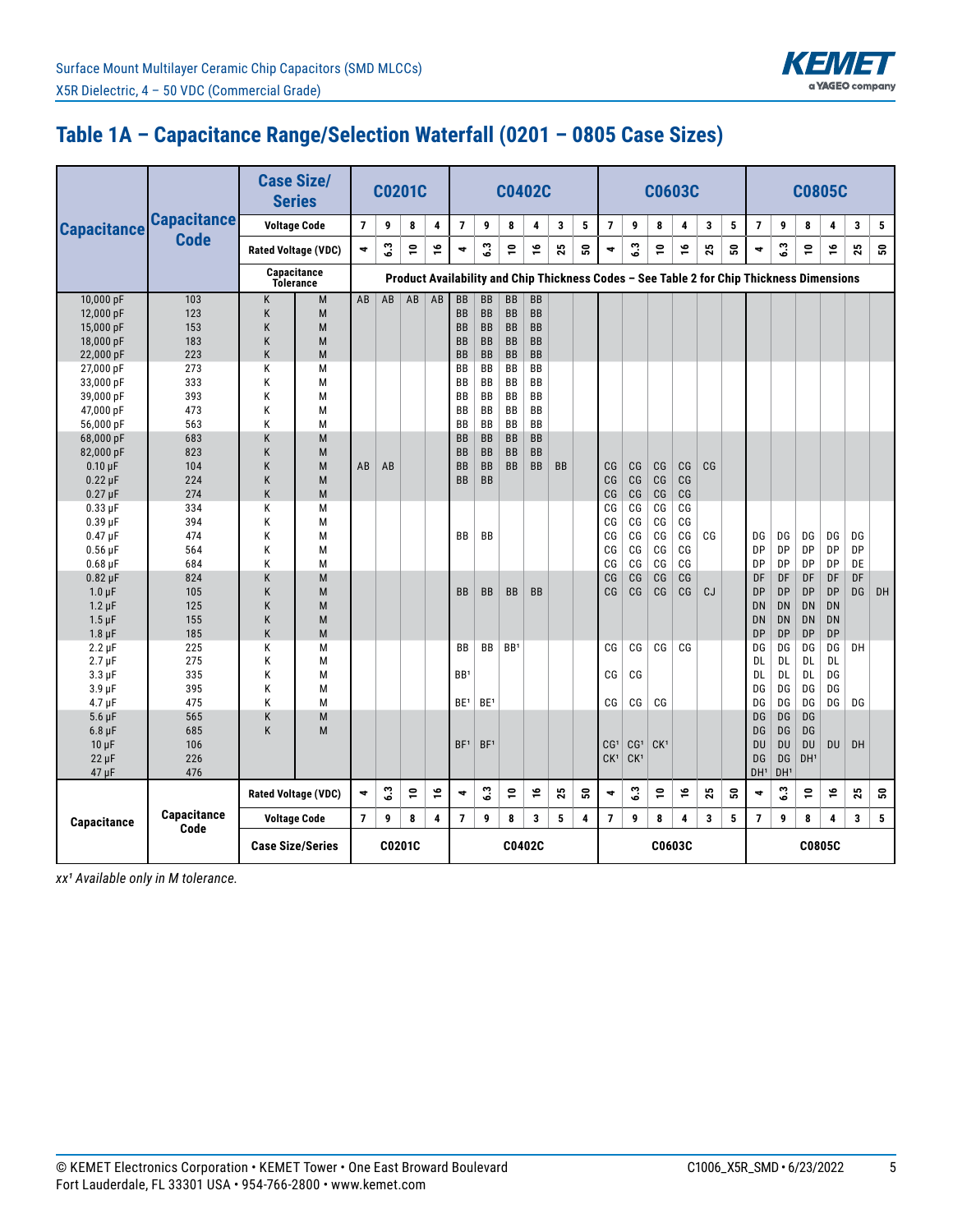

## **Table 1B – Capacitance Range/Selection Waterfall (1206 – 1812 Case Sizes)**

|                           |                     | <b>Case Size/</b><br><b>Series</b> | <b>C1206C</b>              |                 |                 |                 | <b>C1210C</b> |              |                 |                 |                 |                | C1812C    |                                                                                           |    |        |    |
|---------------------------|---------------------|------------------------------------|----------------------------|-----------------|-----------------|-----------------|---------------|--------------|-----------------|-----------------|-----------------|----------------|-----------|-------------------------------------------------------------------------------------------|----|--------|----|
| <b>Capacitance</b>        | <b>Capacitance</b>  |                                    | <b>Voltage Code</b>        | 9               | 8               | 4               | 3             | $\mathbf{1}$ | 9               | 8               | 4               | 3              | 6         | 5                                                                                         | 3  | 6      | 5  |
|                           | <b>Code</b>         |                                    | <b>Rated Voltage (VDC)</b> | $3\degree$      | ₽               | ٩               | 25            | នី           | $\mathbf{c}$    | ₽               | $\frac{9}{1}$   | 25             | 23        | ន                                                                                         | 25 | చి     | ន  |
|                           |                     |                                    | <b>Cap Tolerance</b>       |                 |                 |                 |               |              |                 |                 |                 |                |           | Product Availability and Chip Thickness Codes - See Table 2 for Chip Thickness Dimensions |    |        |    |
| $0.27 \mu F$              | 274                 | K                                  | M                          | EB              | $E$ B           | EB              | EB            |              |                 |                 |                 |                |           |                                                                                           |    |        |    |
| $0.33 \mu F$              | 334                 | K                                  | M                          | EB              | EB              | EB              | EB            |              |                 |                 |                 |                |           |                                                                                           |    |        |    |
| $0.39$ $\mu$ F            | 394                 | K                                  | M                          | EB              | EB              | EB              | EB            |              | <b>FD</b>       | <b>FD</b>       | <b>FD</b>       | <b>FD</b>      | <b>FD</b> | <b>FD</b>                                                                                 |    |        |    |
| $0.47 \mu F$              | 474                 | K                                  | M                          | EC.             | EC              | EC              | EC            |              | <b>FD</b>       | <b>FD</b>       | <b>FD</b>       | <b>FD</b>      | <b>FD</b> | <b>FD</b>                                                                                 |    |        |    |
| $0.56$ µF                 | 564                 | K                                  | M                          | ED              | ED              | <b>ED</b>       | <b>ED</b>     |              | <b>FD</b>       | <b>FD</b>       | <b>FD</b>       | <b>FD</b>      | <b>FD</b> | <b>FD</b>                                                                                 |    |        |    |
| $0.68$ $\mu$ F            | 684                 | K                                  | M                          | EE              | EE              | EE              | EE            |              | <b>FD</b>       | <b>FD</b>       | <b>FD</b>       | <b>FD</b>      | <b>FD</b> | <b>FD</b>                                                                                 |    |        |    |
| $0.82 \,\mathrm{\upmu F}$ | 824                 | K                                  | M                          | EF              | EF              | EF              | EF            |              | FF.             | FF              | FF              | FF             | FF.       | FF                                                                                        |    |        |    |
| $1.0 \mu F$               | 105                 | K                                  | М                          | EP              | EP              | EP              | EP            |              | <b>FH</b>       | <b>FH</b>       | FH.             | FH             | FH        | FH                                                                                        |    |        |    |
| $1.2 \mu F$               | 125                 | K                                  | М                          | EC              | EC              | EC              | EC            |              | <b>FD</b>       | <b>FD</b>       | <b>FD</b>       | <b>FD</b>      |           |                                                                                           |    |        |    |
| $1.5 \,\mathrm{\upmu F}$  | 155                 | K                                  | М                          | EC              | EC              | EC              | EC            |              | <b>FD</b>       | <b>FD</b>       | <b>FD</b>       | <b>FD</b>      |           |                                                                                           |    |        |    |
| $1.8 \mu F$               | 185                 | K                                  | M                          | EC              | EC              | EC              | EC            |              | <b>FD</b>       | <b>FD</b>       | <b>FD</b>       | <b>FD</b>      |           |                                                                                           |    |        |    |
| $2.2 \mu F$               | 225                 | K                                  | M                          | EC              | EC              | EC              | EC            |              | <b>FJ</b>       | <b>FJ</b>       | <b>FJ</b>       | <b>FJ</b>      |           |                                                                                           |    |        |    |
| $2.7 \mu F$               | 275                 | K                                  | M                          | EF              | EF              | EF              | EF            |              | FG              | FG              | FG              | FG             |           |                                                                                           |    |        |    |
| $3.3 \mu F$               | 335                 | K                                  | M                          | EH              | EH              | EH              | EH            |              | <b>FH</b>       | FH              | FH              | <b>FH</b>      |           |                                                                                           |    |        |    |
| $3.9 \mu F$               | 395                 | K                                  | M                          | <b>ED</b>       | ED              | ED              | ED            |              | <b>FJ</b>       | <b>FJ</b>       | <b>FJ</b>       | <b>FJ</b>      |           |                                                                                           |    |        |    |
| $4.7 \mu F$               | 475                 | Κ                                  | М                          | EH              | EH              | EH              | EH            | EH.          | <b>FT</b>       | <b>FT</b>       | <b>FT</b>       | FT.            |           |                                                                                           |    |        |    |
| $5.6 \,\mu F$             | 565                 | К                                  | M                          | EK              | EK              | EH              |               |              | FG              | FG              | FG              | <b>FE</b>      |           |                                                                                           |    |        |    |
| $6.8 \mu F$               | 685                 | K                                  | М                          | EK              | EK              | EH              |               |              | FJ              | FJ              | <b>FJ</b>       | <b>FJ</b>      |           |                                                                                           |    |        |    |
| $8.2 \mu F$               | 825                 | K                                  | M                          | ED              | ED              | EH              |               |              | <b>FK</b>       | <b>FK</b>       | <b>FK</b>       | FG             |           |                                                                                           |    |        |    |
| $10 \mu F$                | 106                 | K                                  | M                          | EH              | EH              | EH              | EH            |              | FT.             | <b>FT</b>       | <b>FT</b>       | FT <sub></sub> | <b>FT</b> | FS                                                                                        | GK |        |    |
| $12 \mu F$                | 126                 | K                                  | M                          |                 |                 |                 |               |              | <b>FD</b>       | <b>FD</b>       | FG              |                |           |                                                                                           |    |        |    |
| $15 \mu F$                | 156                 | K                                  | M                          |                 |                 |                 |               |              | FF              | <b>FF</b>       | FG              |                |           |                                                                                           |    |        |    |
| $18 \mu F$                | 186                 | K                                  | M                          |                 |                 |                 |               |              | FG              | FG              | <b>FH</b>       |                |           |                                                                                           |    |        |    |
| $22 \mu F$                | 226                 | K                                  | M                          | EH              | EH <sup>1</sup> | EH <sup>1</sup> |               |              | <b>FS</b>       | <b>FS</b>       | <b>FS</b>       | <b>FS</b>      |           |                                                                                           |    |        |    |
| 47 µF                     | 476                 | Κ                                  | M                          | EH <sup>1</sup> | EH <sup>1</sup> |                 |               |              | FS <sup>1</sup> | FS <sup>1</sup> | FS <sup>1</sup> |                |           |                                                                                           |    |        |    |
| $100 \mu F$               | 107                 | K                                  | M                          | EH <sup>1</sup> |                 |                 |               |              | FS <sup>1</sup> | FS <sup>1</sup> | FS <sup>1</sup> |                |           |                                                                                           |    |        |    |
|                           |                     |                                    | <b>Rated Voltage (VDC)</b> | $3\degree$      | $\epsilon$      | ٩               | 25            | នី           | $\ddot{3}$      | ≘               | ۑ               | 25             | 35        | នី                                                                                        | 25 | 55     | នី |
| Capacitance               | Capacitance<br>Code |                                    | <b>Voltage Code</b>        | 9               | 8               | 4               | 3             | $\mathbf{1}$ | 9               | 8               | 4               | 3              | 6         | 5                                                                                         | 3  | 6      | 5  |
|                           |                     | <b>Case Size/Series</b>            |                            |                 |                 | C1206C          |               |              |                 |                 |                 | C1210C         |           |                                                                                           |    | C1812C |    |

*xx¹ Available only in M tolerance.*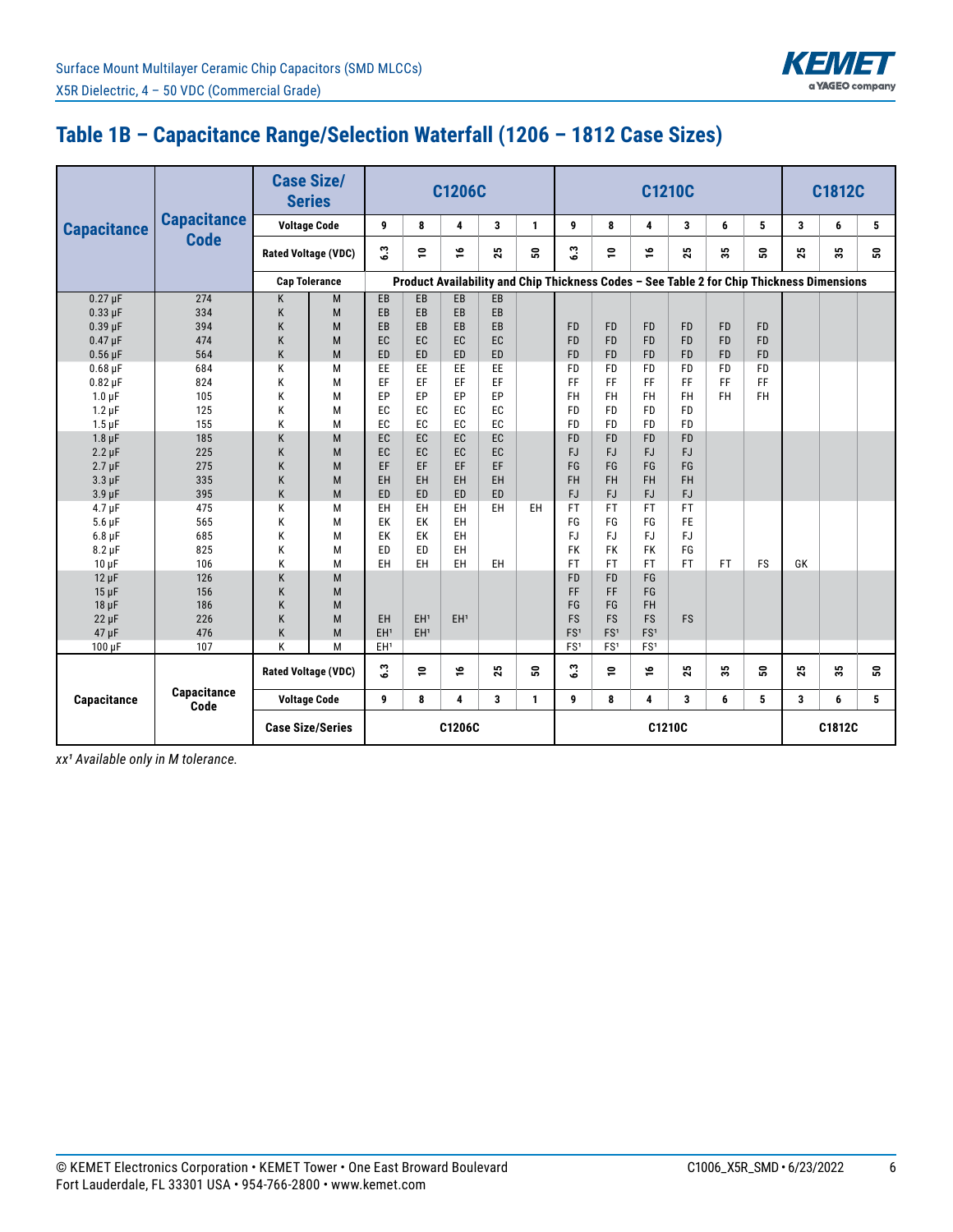

| Table 2A - Chip Thickness/Tape & Reel Packaging Quantities |  |  |  |  |
|------------------------------------------------------------|--|--|--|--|
|------------------------------------------------------------|--|--|--|--|

| <b>Thickness</b> | <b>Case</b>       | <b>Thickness ±</b> |                | <b>Paper Quantity<sup>1</sup></b> |                         | <b>Plastic Quantity</b> |  |  |
|------------------|-------------------|--------------------|----------------|-----------------------------------|-------------------------|-------------------------|--|--|
| <b>Code</b>      | Size1             | Range (mm)         | <b>7" Reel</b> | 13" Reel                          | <b>7" Reel</b>          | 13" Reel                |  |  |
| AB               | 0201              | $0.30 \pm 0.03$    | 15,000         | 0                                 | 0                       | 0                       |  |  |
| <b>BB</b>        | 0402              | $0.50 \pm 0.05$    | 10,000         | 50,000                            | 0                       | 0                       |  |  |
| <b>BE</b>        | 0402              | $0.50 \pm 0.15$    | 10,000         | 40,000                            | $\overline{0}$          | $\bf{0}$                |  |  |
| <b>BF</b>        | 0402              | $0.50 \pm 0.20$    | 10,000         | 40,000                            | $\bf{0}$                | 0                       |  |  |
| CG               | 0603              | $0.80 \pm 0.07$    | 4,000          | 15,000                            | $\mathbf{0}$            | $\mathbf{0}$            |  |  |
| CK               | 0603              | $0.80 \pm 0.07$    | 4,000          | 15,000                            | 0                       | $\pmb{0}$               |  |  |
| CJ               | 0603              | $0.80 \pm 0.07$    | 4,000          | 15,000                            | 0                       | 0                       |  |  |
| DN               | 0805              | $0.78 \pm 0.10$    | 4,000          | 15,000                            | 0                       | 0                       |  |  |
| DP               | 0805              | $0.90 \pm 0.10$    | 4,000          | 15,000                            | 0                       | $\mathbf{0}$            |  |  |
| DL               | 0805              | $0.95 \pm 0.10$    | 0              | 0                                 | 4,000                   | 10,000                  |  |  |
| DE               | 0805              | $1.00 \pm 0.10$    | 0              | $\overline{0}$                    | 2,500                   | 10,000                  |  |  |
| DF               | 0805              | $1.10 \pm 0.10$    | 0              | 0                                 | 2,500                   | 10,000                  |  |  |
| DG               | 0805              | $1.25 \pm 0.15$    | 0              | 0                                 | 2,500                   | 10,000                  |  |  |
| DU               | 0805              | $1.25 \pm 0.15*$   | 0              | 0                                 | 3,000                   | 10,000                  |  |  |
| DH               | 0805              | $1.25 \pm 0.20$    | 0              | 0                                 | 2,500                   | 10,000                  |  |  |
| EB               | 1206              | $0.78 \pm 0.10$    | 0              | 0                                 | 4,000                   | 10,000                  |  |  |
| EK               | 1206              | $0.80 \pm 0.10$    | 0              | 0                                 | 2,000                   | 8,000                   |  |  |
| EC               | 1206              | $0.90 \pm 0.10$    | 0              | 0                                 | 4,000                   | 10.000                  |  |  |
| ED               | 1206              | $1.00 \pm 0.10$    | 0              | 0                                 | 2,500                   | 10,000                  |  |  |
| EE               | 1206              | $1.10 \pm 0.10$    | 0              | 0                                 | 2,500                   | 10,000                  |  |  |
| EF               | 1206              | $1.20 \pm 0.15$    | 0              | 0                                 | 2,500                   | 10,000                  |  |  |
| EP               | 1206              | $1.20 \pm 0.20$    | 0              | 0                                 | 2,500                   | 10,000                  |  |  |
| EH               | 1206              | $1.60 \pm 0.20$    | 0              | 0                                 | 2,000                   | 8,000                   |  |  |
| <b>FD</b>        | 1210              | $0.95 \pm 0.10$    | 0              | 0                                 | 4,000                   | 10,000                  |  |  |
| <b>FE</b>        | 1210              | $1.00 \pm 0.10$    | $\overline{0}$ | $\overline{0}$                    | 2,500                   | 10,000                  |  |  |
| FF               | 1210              | $1.10 \pm 0.10$    | $\bf{0}$       | $\mathbf 0$                       | 2,500                   | 10,000                  |  |  |
| FG               | 1210              | $1.25 \pm 0.15$    | 0              | 0                                 | 2,500                   | 10,000                  |  |  |
| FH               | 1210              | $1.55 \pm 0.15$    | 0              | 0                                 | 2,000                   | 8,000                   |  |  |
| <b>FJ</b>        | 1210              | $1.85 \pm 0.20$    | 0              | 0                                 | 2,000                   | 8,000                   |  |  |
| FT               | 1210              | $1.90 \pm 0.20$    | 0              | 0                                 | 2,000                   | 8,000                   |  |  |
| <b>FK</b>        | 1210              | $2.10 \pm 0.20$    | 0              | 0                                 | 2,000                   | 8,000                   |  |  |
| <b>FS</b>        | 1210              | $2.50 \pm 0.30$    | 0              | 0                                 | 1,000                   | 4,000                   |  |  |
| GK               | 1812              | $1.60 \pm 0.20$    | $\Omega$       | $\Omega$                          | 1,000                   | 4,000                   |  |  |
| <b>Thickness</b> | Case              | Thickness ±        | 7" Reel        | 13" Reel                          | 7" Reel                 | 13" Reel                |  |  |
| Code             | Size <sup>1</sup> | Range (mm)         |                | Paper Quantity <sup>1</sup>       | <b>Plastic Quantity</b> |                         |  |  |

*Package quantity based on finished chip thickness specifications.*

*1 If ordering using the 2 mm Tape and Reel pitch option, the packaging quantity outlined in the table above will be doubled. This option is limited to EIA 0603 (1608 metric) case size devices. For more information regarding 2 mm pitch option see "Tape & Reel Packaging Information".*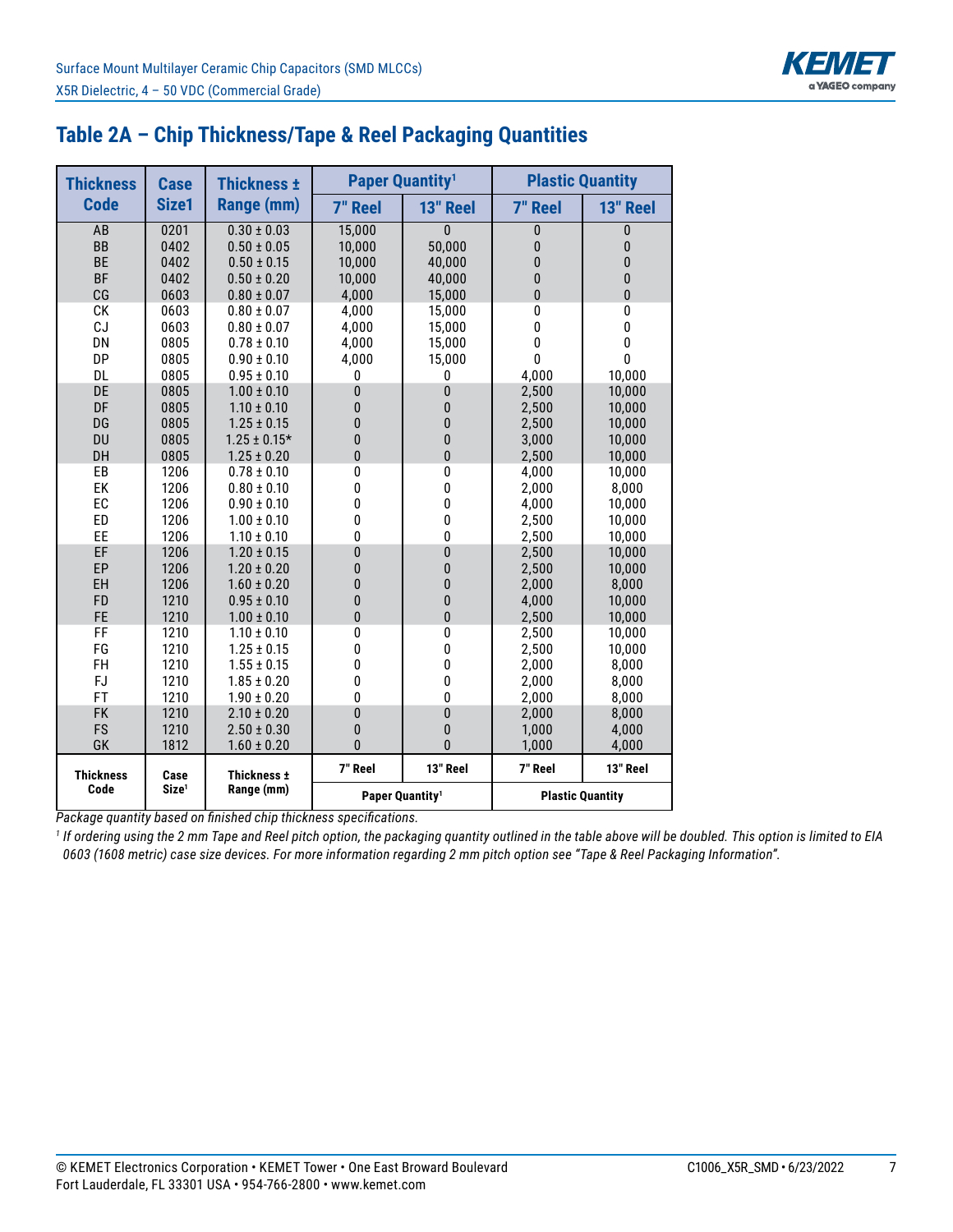

## **Table 2B – Bulk Packaging Quantities**

|            |                               | <b>Loose Packaging</b><br>Bulk Bag (default) |                                                     |  |  |  |  |  |  |
|------------|-------------------------------|----------------------------------------------|-----------------------------------------------------|--|--|--|--|--|--|
|            | <b>Packaging Type</b>         |                                              |                                                     |  |  |  |  |  |  |
|            | Packaging C-Spec <sup>1</sup> |                                              | N/A <sup>2</sup>                                    |  |  |  |  |  |  |
|            | <b>Case Size</b>              |                                              | <b>Packaging Quantities (pieces/unit packaging)</b> |  |  |  |  |  |  |
| $EIA$ (in) | Metric (mm)                   | Minimum                                      | <b>Maximum</b>                                      |  |  |  |  |  |  |
| 0402       | 1005                          |                                              |                                                     |  |  |  |  |  |  |
| 0603       | 1608                          |                                              |                                                     |  |  |  |  |  |  |
| 0805       | 2012                          |                                              | 50,000                                              |  |  |  |  |  |  |
| 1206       | 3216                          |                                              |                                                     |  |  |  |  |  |  |
| 1210       | 3225                          | 1                                            |                                                     |  |  |  |  |  |  |
| 1808       | 4520                          |                                              |                                                     |  |  |  |  |  |  |
| 1812       | 4532                          |                                              |                                                     |  |  |  |  |  |  |
| 1825       | 4564                          |                                              | 20,000                                              |  |  |  |  |  |  |
| 2220       | 5650                          |                                              |                                                     |  |  |  |  |  |  |
| 2225       | 5664                          |                                              |                                                     |  |  |  |  |  |  |

*1 The "Packaging C-Spec" is a 4 to 8 digit code which identifies the packaging type and/or product grade. When ordering, the proper code must be included in the 15th through 22nd character positions of the ordering code. See "Ordering Information" section of this document for further details. Commercial Grade product ordered without a packaging C-Spec will default to our standard "Bulk Bag" packaging. Contact KEMET if you require a bulk bag packaging option for Automotive Grade products.*

*2 A packaging C-Spec (see note 1 above) is not required for "Bulk Bag" packaging (excluding Anti-Static Bulk Bag and Automotive Grade products). The 15th through 22nd character positions of the ordering code should be left blank. All product ordered without a packaging C-Spec will default to our standard "Bulk Bag" packaging.*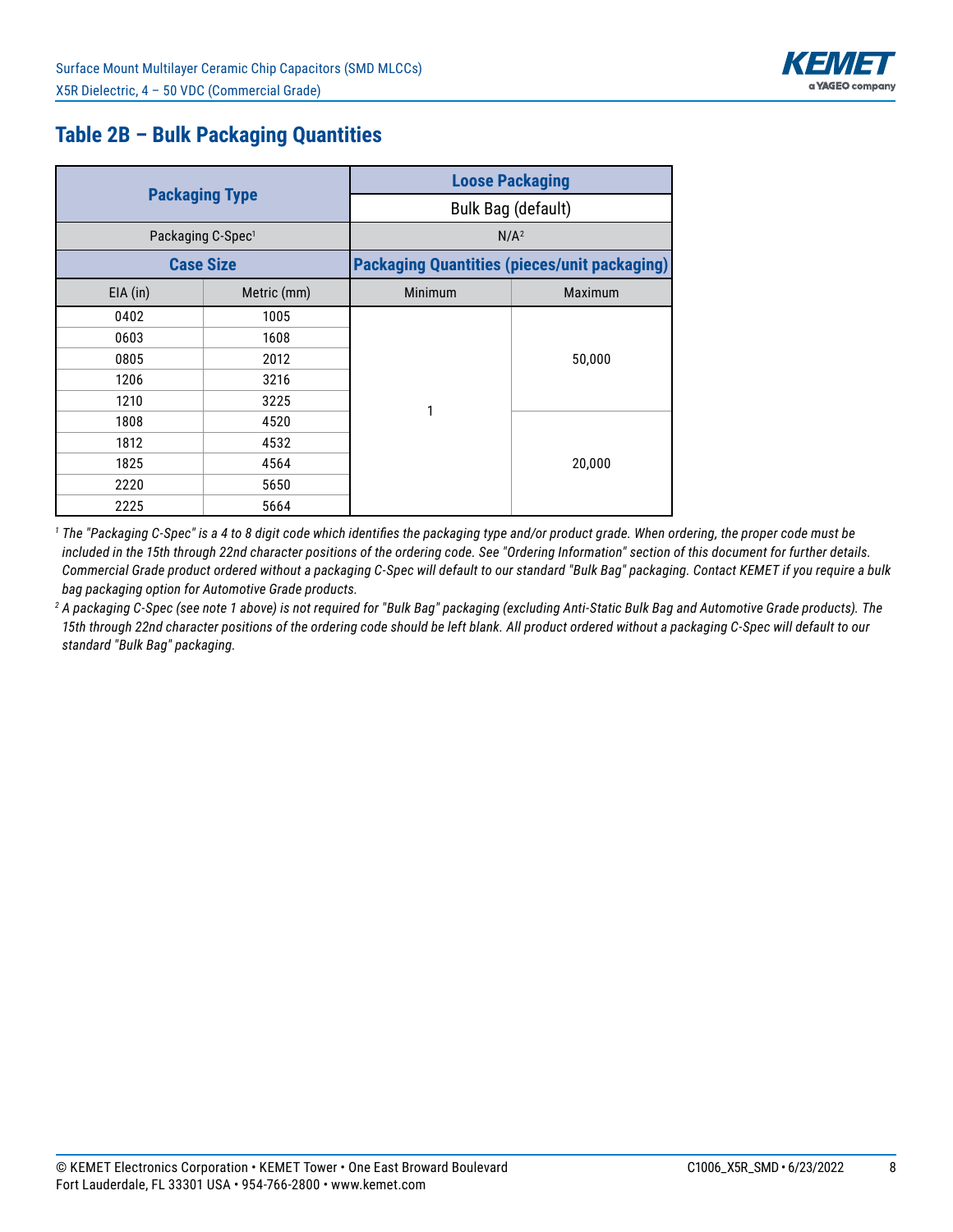

#### **Table 3 – Chip Capacitor Land Pattern Design Recommendations per IPC–7351**

| <b>EIA</b><br><b>Size</b><br><b>Code</b> | <b>Metric</b><br><b>Size</b><br><b>Code</b> | <b>Density Level A:</b><br><b>Maximum (Most)</b><br><b>Land Protrusion (mm)</b> |      |      | <b>Density Level B:</b><br><b>Median (Nominal)</b><br><b>Land Protrusion (mm)</b> |                |      |      | <b>Density Level C:</b><br><b>Minimum (Least)</b><br><b>Land Protrusion (mm)</b> |                |                |      |      |      |                |                |
|------------------------------------------|---------------------------------------------|---------------------------------------------------------------------------------|------|------|-----------------------------------------------------------------------------------|----------------|------|------|----------------------------------------------------------------------------------|----------------|----------------|------|------|------|----------------|----------------|
|                                          |                                             | C                                                                               | Υ    | X    | V <sub>1</sub>                                                                    | V <sub>2</sub> | C    | Υ    | X                                                                                | V <sub>1</sub> | V <sub>2</sub> | C    | Y    | X    | V <sub>1</sub> | V <sub>2</sub> |
| 0201                                     | 0603                                        | 0.38                                                                            | 0.56 | 0.52 | 1.80                                                                              | 1.00           | 0.33 | 0.46 | 0.42                                                                             | 1.50           | 0.80           | 0.28 | 0.36 | 0.32 | 1.20           | 0.60           |
| 0402                                     | 1005                                        | 0.50                                                                            | 0.72 | 0.72 | 2.20                                                                              | 1.20           | 0.45 | 0.62 | 0.62                                                                             | 1.90           | 1.00           | 0.40 | 0.52 | 0.52 | 1.60           | 0.80           |
| 0603                                     | 1608                                        | 0.90                                                                            | 1.15 | 1.10 | 4.00                                                                              | 2.10           | 0.80 | 0.95 | 1.00                                                                             | 3.10           | 1.50           | 0.60 | 0.75 | 0.90 | 2.40           | 1.20           |
| 0805                                     | 2012                                        | 1.00                                                                            | 1.35 | 1.55 | 4.40                                                                              | 2.60           | 0.90 | 1.15 | 1.45                                                                             | 3.50           | 2.00           | 0.75 | 0.95 | 1.35 | 2.80           | 1.70           |
| 1206                                     | 3216                                        | 1.60                                                                            | 1.35 | 1.90 | 5.60                                                                              | 2.90           | 1.50 | 1.15 | 1.80                                                                             | 4.70           | 2.30           | 1.40 | 0.95 | 1.70 | 4.00           | 2.00           |
| 1210                                     | 3225                                        | 1.60                                                                            | 1.35 | 2.80 | 5.65                                                                              | 3.80           | 1.50 | 1.15 | 2.70                                                                             | 4.70           | 3.20           | 1.40 | 0.95 | 2.60 | 4.00           | 2.90           |
| 1210 <sup>7</sup>                        | 3225                                        | 1.50                                                                            | 1.60 | 2.90 | 5.60                                                                              | 3.90           | 1.40 | 1.40 | 2.80                                                                             | 4.70           | 3.30           | 1.30 | 1.20 | 2.70 | 4.00           | 3.00           |

#### *<sup>1</sup> Only for capacitance values ≥ 22 µF*

*Density Level A: For low-density product applications. Recommended for wave solder applications and provides a wider process window for reflow solder processes. KEMET only recommends wave soldering of EIA 0603, 0805 and 1206 case sizes.*

*Density Level B: For products with a moderate level of component density. Provides a robust solder attachment condition for reflow solder processes. Density Level C: For high component density product applications. Before adapting the minimum land pattern variations the user should perform qualification testing based on the conditions outlined in IPC Standard 7351 (IPC–7351).*

*Image below based on Density Level B for an EIA 1210 case size.*

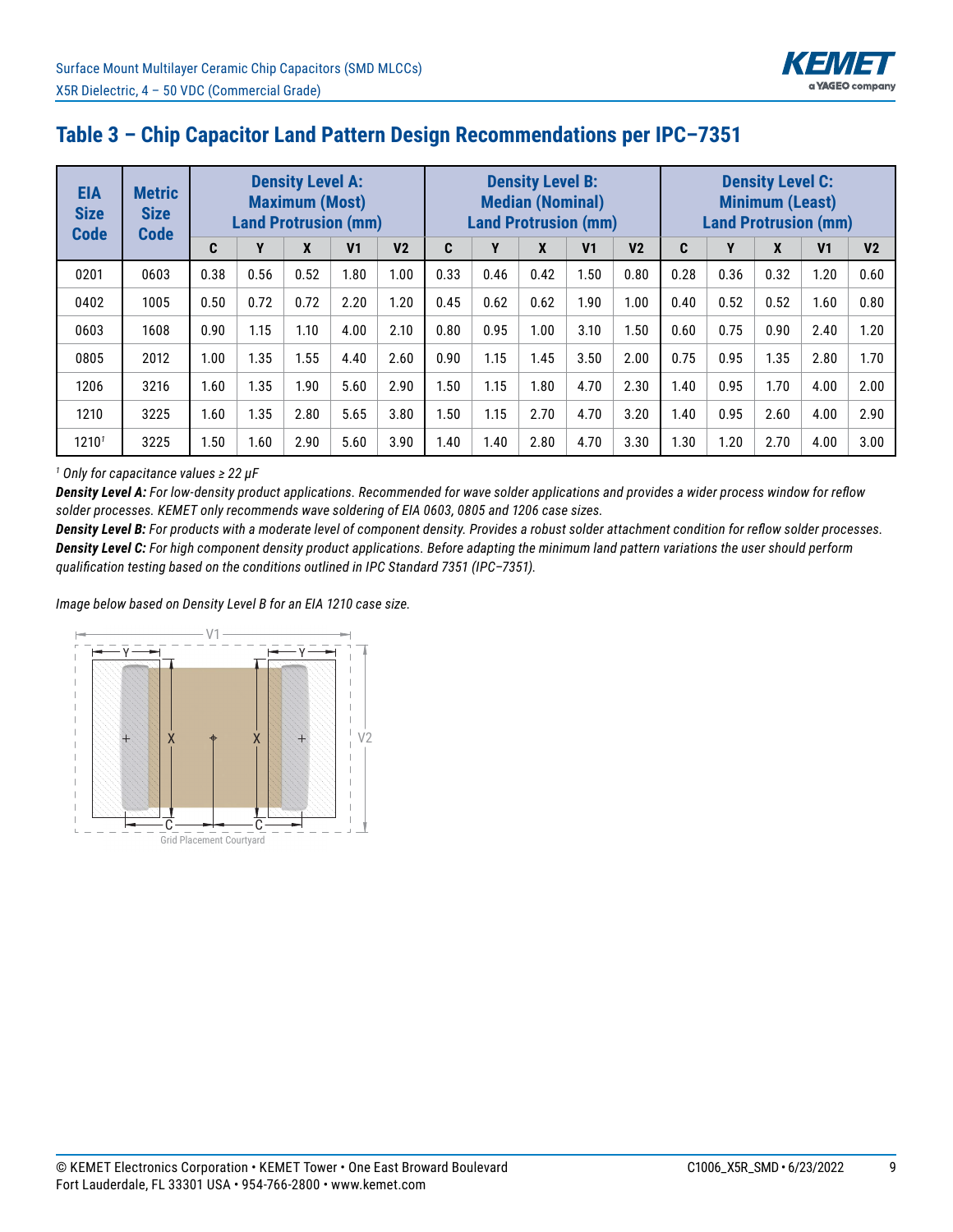

#### **Soldering Process**

#### **Recommended Soldering Technique:**

- Solder wave or solder reflow for EIA case sizes 0603, 0805 and 1206
- All other EIA case sizes are limited to solder reflow only

#### **Recommended Reflow Soldering Profile:**

KEMET's families of surface mount multilayer ceramic capacitors (SMD MLCCs) are compatible with wave (single or dual), convection, IR or vapor phase reflow techniques. Preheating of these components is recommended to avoid extreme thermal stress. KEMET's recommended profile conditions for convection and IR reflow reflect the profile conditions of the IPC/ J-STD-020 standard for moisture sensitivity testing. These devices can safely withstand a maximum of three reflow passes at these conditions.

| <b>Profile Feature</b>                                           | <b>Termination Finish</b> |                       |  |  |
|------------------------------------------------------------------|---------------------------|-----------------------|--|--|
|                                                                  | SnPb                      | 100% Matte Sn         |  |  |
| Preheat/Soak                                                     |                           |                       |  |  |
| Temperature Minimum $(T_{\text{smin}})$                          | $100^{\circ}$ C           | $150^{\circ}$ C       |  |  |
| Temperature Maximum $(T_{\text{Smax}})$                          | $150^{\circ}$ C           | $200^{\circ}$ C       |  |  |
| Time $(t_s)$ from $T_{smin}$ to $T_{smax}$                       | $60 - 120$ seconds        | $60 - 120$ seconds    |  |  |
| Ramp-Up Rate $(T, to T_p)$                                       | 3°C/second<br>maximum     | 3°C/second<br>maximum |  |  |
| Liquidous Temperature (T.)                                       | $183^\circ C$             | $217^{\circ}$ C       |  |  |
| Time Above Liquidous (t.)                                        | $60 - 150$ seconds        | $60 - 150$ seconds    |  |  |
| Peak Temperature $(T_{p})$                                       | $235^{\circ}$ C           | $260^{\circ}$ C       |  |  |
| Time Within 5°C of Maximum<br>Peak Temperature (t <sub>D</sub> ) | 20 seconds<br>maximum     | 30 seconds<br>maximum |  |  |
| Ramp-Down Rate $(T_{p}$ to $T_{1})$                              | 6°C/second<br>maximum     | 6°C/second<br>maximum |  |  |
| Time 25°C to Peak<br>Temperature                                 | 6 minutes<br>maximum      | 8 minutes<br>maximum  |  |  |

*Note 1: All temperatures refer to the center of the package, measured on the capacitor body surface that is facing up during assembly reflow.*

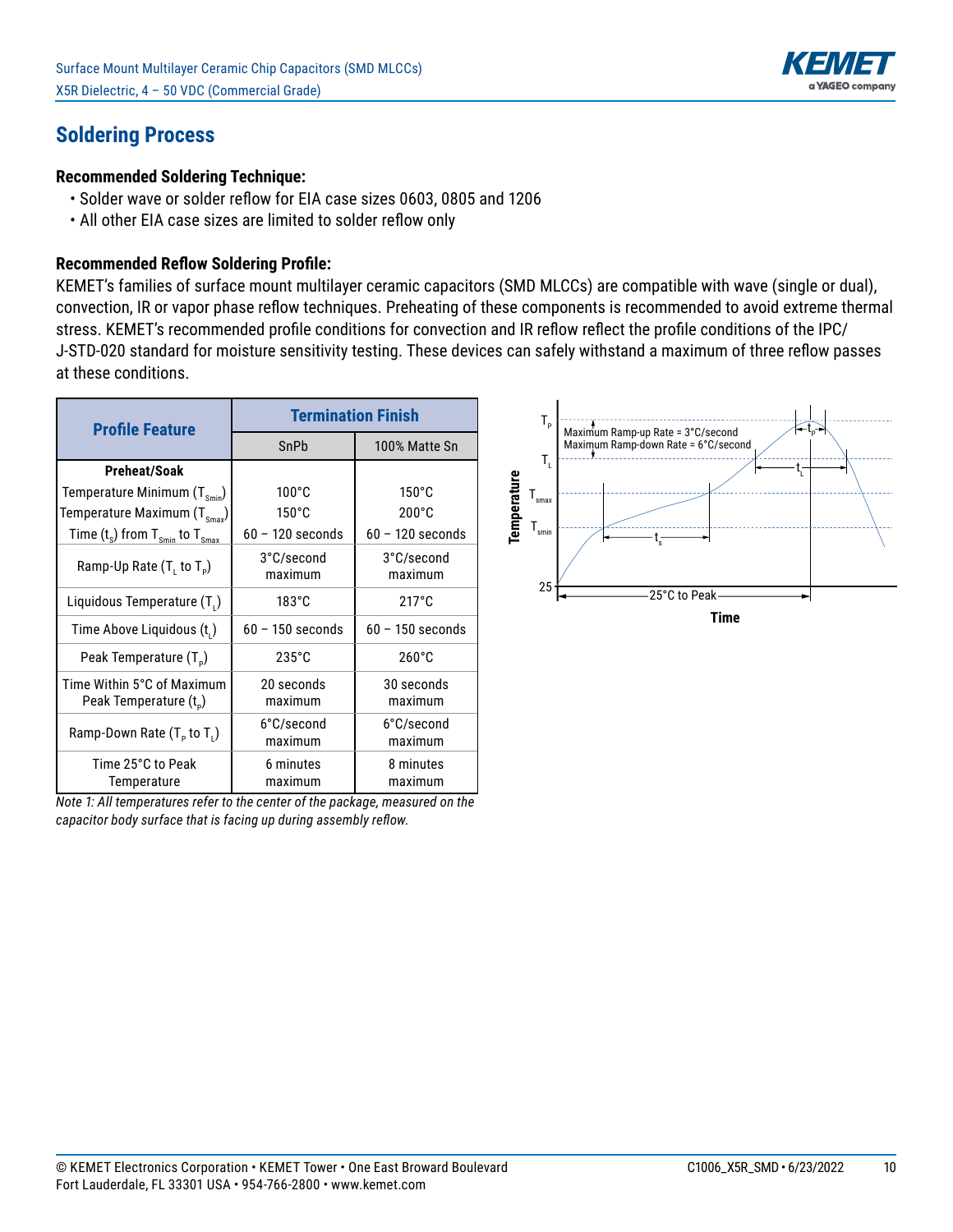

## **Table 4 – Performance & Reliability: Test Methods and Conditions**

| <b>Stress</b>                 | <b>Reference</b>          | <b>Test or Inspection Method</b>                                                                                                                                                                                                                             |                                                                                                                                                   |                                                                                                                     |  |  |  |  |
|-------------------------------|---------------------------|--------------------------------------------------------------------------------------------------------------------------------------------------------------------------------------------------------------------------------------------------------------|---------------------------------------------------------------------------------------------------------------------------------------------------|---------------------------------------------------------------------------------------------------------------------|--|--|--|--|
| <b>Terminal Strength</b>      | $JIS-C-6429$              | Appendix 1, Note: Force of 1.8 kg for 60 seconds.                                                                                                                                                                                                            |                                                                                                                                                   |                                                                                                                     |  |  |  |  |
| <b>Board Flex</b>             | $JIS-C-6429$              |                                                                                                                                                                                                                                                              | Appendix 2, Note: Standard termination system - 2.0 mm (minimum) for all except 3 mm for<br>COG. Flexible termination system $-3.0$ mm (minimum). |                                                                                                                     |  |  |  |  |
|                               |                           | Magnification 50 X. Conditions:                                                                                                                                                                                                                              |                                                                                                                                                   |                                                                                                                     |  |  |  |  |
|                               |                           |                                                                                                                                                                                                                                                              | a) Method B, 4 hours at 155°C, dry heat at 235°C                                                                                                  |                                                                                                                     |  |  |  |  |
| Solderability                 | $J-STD-002$               | b) Method B at 215°C category 3                                                                                                                                                                                                                              |                                                                                                                                                   |                                                                                                                     |  |  |  |  |
|                               |                           | c) Method D, category 3 at 260°C                                                                                                                                                                                                                             |                                                                                                                                                   |                                                                                                                     |  |  |  |  |
| <b>Temperature Cycling</b>    | JESD22 Method JA-104      |                                                                                                                                                                                                                                                              |                                                                                                                                                   | 1,000 Cycles ( $-55^{\circ}$ C to +125 $^{\circ}$ C). Measurement at 24 hours +/ $-$ 4 hours after test conclusion. |  |  |  |  |
| <b>Biased Humidity</b>        | MIL-STD-202 Method        | Measurement at 24 hours +/- 4 hours after test conclusion.                                                                                                                                                                                                   |                                                                                                                                                   | Load Humidity: 1,000 hours 85°C/85% RH and rated voltage. Add 100 K ohm resistor.                                   |  |  |  |  |
|                               | 103                       | Low Volt Humidity: 1,000 hours 85°C/85% RH and 1.5 V. Add 100 K ohm resistor.<br>Measurement at 24 hours +/- 4 hours after test conclusion.                                                                                                                  |                                                                                                                                                   |                                                                                                                     |  |  |  |  |
| Moisture Resistance           | MIL-STD-202 Method<br>106 | t = 24 hours/cycle. Steps 7a and 7b not required.<br>Measurement at 24 hours +/- 4 hours after test conclusion.                                                                                                                                              |                                                                                                                                                   |                                                                                                                     |  |  |  |  |
| <b>Thermal Shock</b>          | MIL-STD-202 Method<br>107 | -55°C/+125°C. Note: Number of cycles required - 300. Maximum transfer time - 20<br>seconds. Dwell time $-15$ minutes. Air $-$ Air.                                                                                                                           |                                                                                                                                                   |                                                                                                                     |  |  |  |  |
|                               |                           | 1,000 hours at 85°C with 2 X rated voltage applied excluding the following:                                                                                                                                                                                  |                                                                                                                                                   |                                                                                                                     |  |  |  |  |
|                               |                           | <b>Case Size</b>                                                                                                                                                                                                                                             | <b>Capacitance</b>                                                                                                                                | <b>Applied Voltage</b>                                                                                              |  |  |  |  |
|                               | MIL-STD-202 Method        | 0402                                                                                                                                                                                                                                                         | $\geq 0.22 \mu F$                                                                                                                                 |                                                                                                                     |  |  |  |  |
| High Temperature Life         | 108                       | 0603                                                                                                                                                                                                                                                         | $\geq 1.0 \,\mu F$                                                                                                                                |                                                                                                                     |  |  |  |  |
|                               | /EIA-198                  | 0805                                                                                                                                                                                                                                                         | $\geq 4.7$ µF                                                                                                                                     | 1.5X                                                                                                                |  |  |  |  |
|                               |                           | 1206                                                                                                                                                                                                                                                         | $\geq 2.2 \mu F$                                                                                                                                  |                                                                                                                     |  |  |  |  |
|                               |                           | 1210                                                                                                                                                                                                                                                         | $\geq 10 \mu F$                                                                                                                                   |                                                                                                                     |  |  |  |  |
| Storage Life                  | MIL-STD-202 Method<br>108 | 150°C, 0 VDC for 1,000 hours.                                                                                                                                                                                                                                |                                                                                                                                                   |                                                                                                                     |  |  |  |  |
| Vibration                     | MIL-STD-202 Method<br>204 | 5 g's for 20 minutes, 12 cycles each of 3 orientations. Note: Use 8" X 5" PCB 0.031" thick<br>7 secure points on one long side and 2 secure points at corners of opposite sides. Parts<br>mounted within 2" from any secure point. Test from $10 - 2,000$ Hz |                                                                                                                                                   |                                                                                                                     |  |  |  |  |
| <b>Mechanical Shock</b>       | MIL-STD-202 Method<br>213 | Figure 1 of Method 213, Condition F.                                                                                                                                                                                                                         |                                                                                                                                                   |                                                                                                                     |  |  |  |  |
| <b>Resistance to Solvents</b> | MIL-STD-202 Method<br>215 |                                                                                                                                                                                                                                                              | Add aqueous wash chemical, OKEM Clean or equivalent.                                                                                              |                                                                                                                     |  |  |  |  |

#### **Storage and Handling**

Ceramic chip capacitors should be stored in normal working environments. While the chips themselves are quite robust in other environments, solderability will be degraded by exposure to high temperatures, high humidity, corrosive atmospheres, and long term storage. In addition, packaging materials will be degraded by high temperature–reels may soften or warp and tape peel force may increase. KEMET recommends that maximum storage temperature not exceed 40ºC and maximum storage humidity not exceed 70% relative humidity. Temperature fluctuations should be minimized to avoid condensation on the parts and atmospheres should be free of chlorine and sulfur bearing compounds. For optimized solderability chip stock should be used promptly, preferably within 1.5 years of receipt.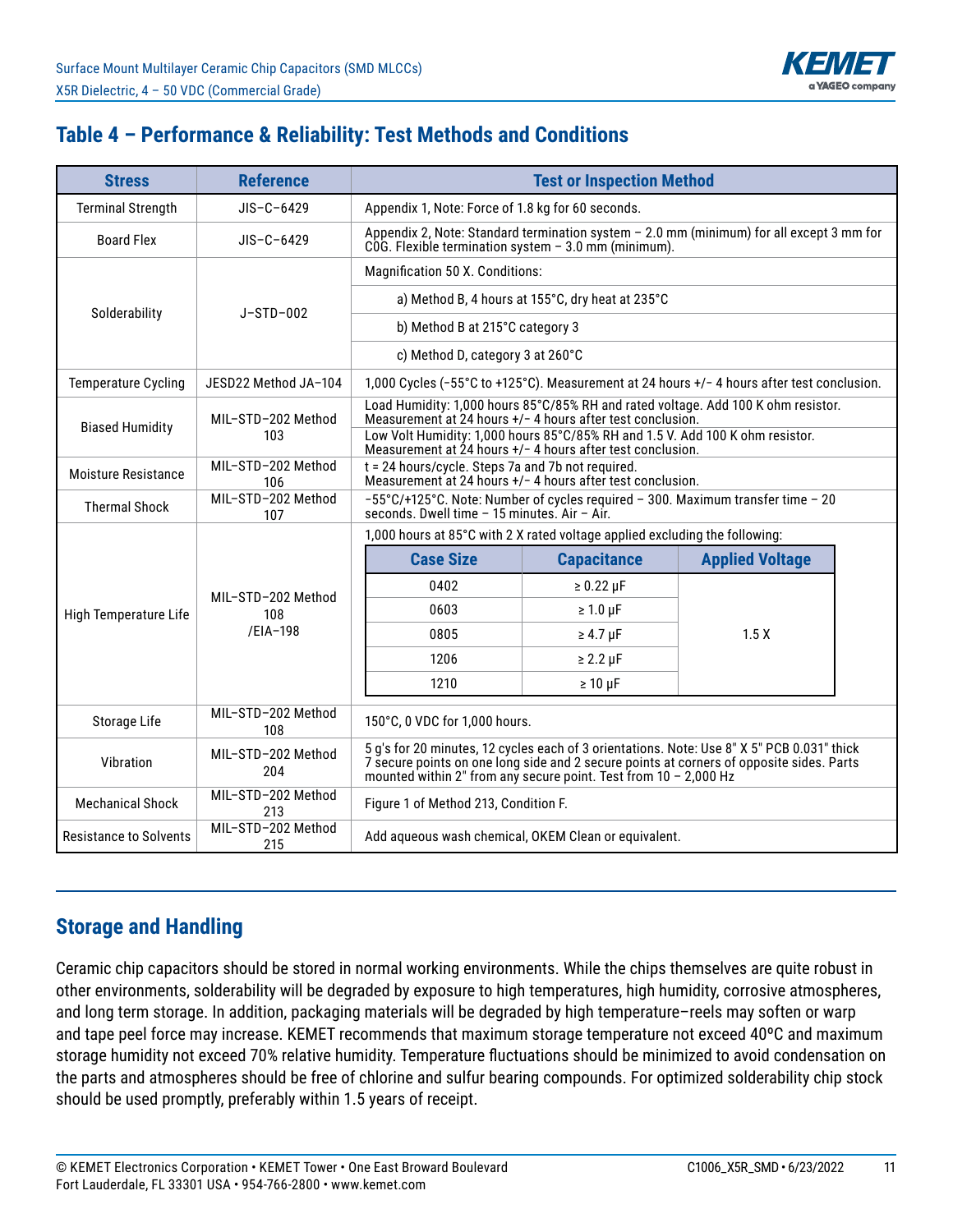

## **Construction (Typical)**

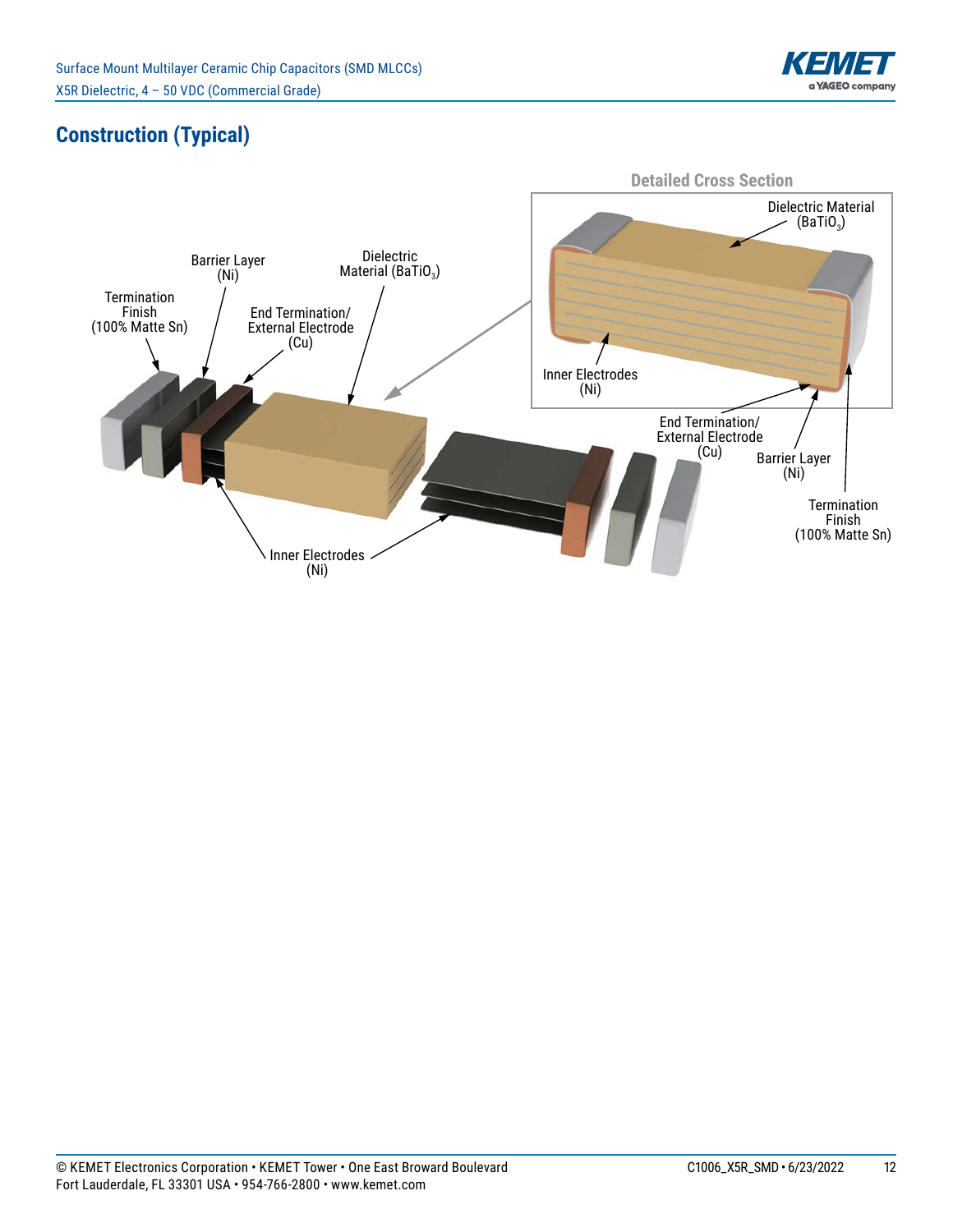

## **Capacitor Marking (Optional)**

These surface mount multilayer ceramic capacitors are normally supplied unmarked. If required, they can be marked as an extra cost option. Marking is available on most KEMET devices, but must be requested using the correct ordering code identifier(s). If this option is requested, two sides of the ceramic body will be laser marked with a "K" to identify KEMET, followed by two characters (per EIA-198 - see table below) to identify the capacitance value. EIA 0603 case size devices are limited to the "K" character only.

Laser marking option is not available on:

- COG, ultra stable X8R and Y5V dielectric devices.
- EIA 0402 case size devices.
- EIA 0603 case size devices with flexible termination option.
- KPS commercial and automotive grade stacked devices.
- X7R dielectric products in capacitance values outlined below.

| <b>EIA Case Size</b> | <b>Metric Size Code</b> | <b>Capacitance</b> |
|----------------------|-------------------------|--------------------|
| 0603                 | 1608                    | $\leq$ 170 pF      |
| 0805                 | 2012                    | $\leq$ 150 pF      |
| 1206                 | 3216                    | $\leq 910$ pF      |
| 1210                 | 3225                    | $\leq$ 2,000 pF    |
| 1808                 | 4520                    | $\leq$ 3,900 pF    |
| 1812                 | 4532                    | $\leq 6,700$ pF    |
| 1825                 | 4564                    | $\leq 0.018$ µF    |
| 2220                 | 5650                    | $\leq 0.027$ µF    |
| 2225                 | 5664                    | $\leq 0.033$ µF    |

Marking appears in legible contrast. Illustrated below is an example of an MLCC with laser marking of "KA8", which designates a KEMET device with rated capacitance of 100 µF. Orientation of marking is vendor optional.

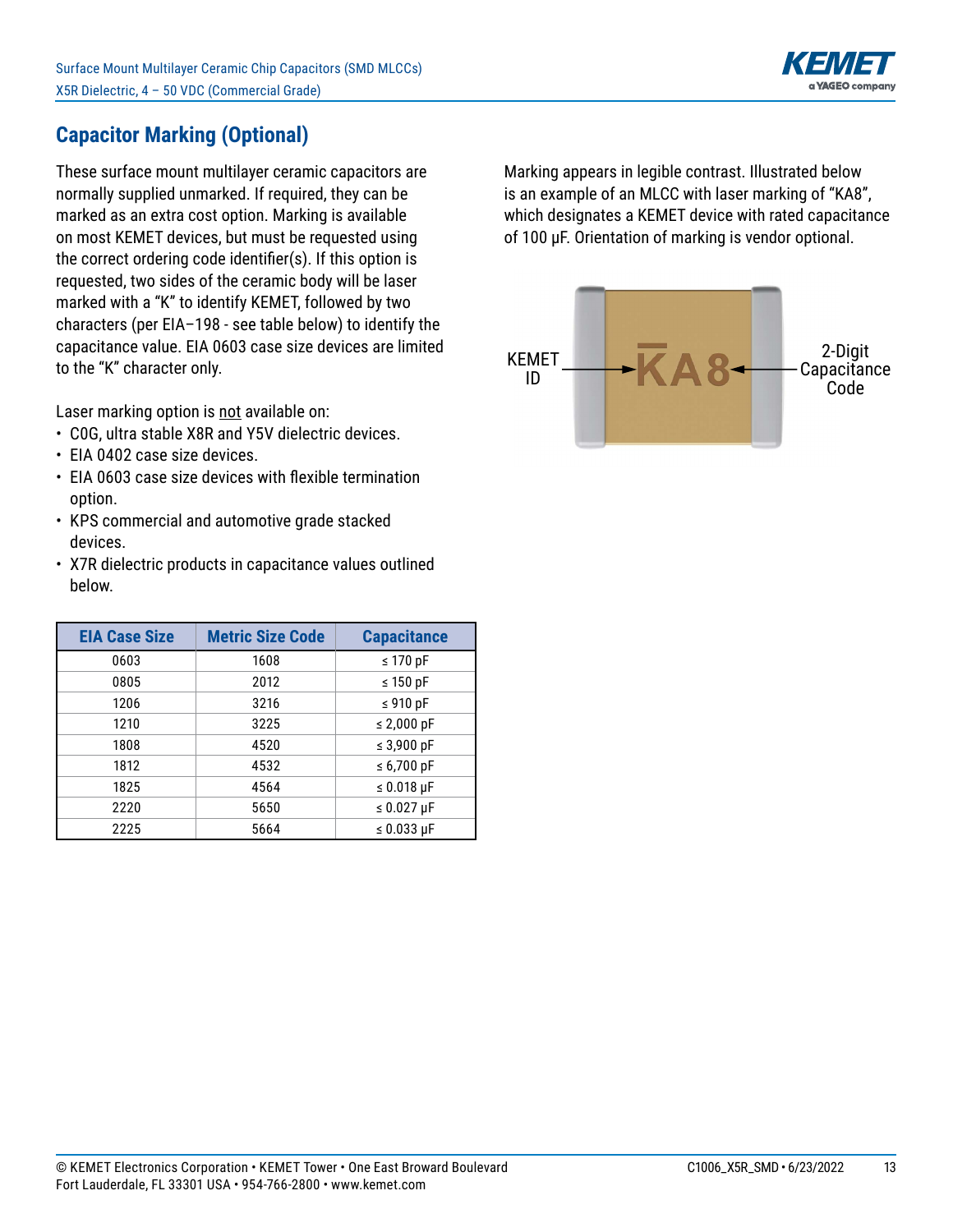

# **Capacitor Marking (Optional) cont.**

| <b>Capacitance (pF) For Various Alpha/Numeral Identifiers</b> |                         |     |    |                |       |                |         |           |            |             |  |  |  |
|---------------------------------------------------------------|-------------------------|-----|----|----------------|-------|----------------|---------|-----------|------------|-------------|--|--|--|
|                                                               |                         |     |    |                |       | <b>Numeral</b> |         |           |            |             |  |  |  |
| <b>Alpha</b>                                                  | 9                       | 0   | 1  | $\overline{2}$ | 3     | 4              | 5       | 6         | 7          | 8           |  |  |  |
| <b>Character</b>                                              | <b>Capacitance (pF)</b> |     |    |                |       |                |         |           |            |             |  |  |  |
| $\sf A$                                                       | 0.10                    | 1.0 | 10 | 100            | 1,000 | 10,000         | 100,000 | 1,000,000 | 10,000,000 | 100,000,000 |  |  |  |
| В                                                             | 0.11                    | 1.1 | 11 | 110            | 1,100 | 11,000         | 110,000 | 1,100,000 | 11,000,000 | 110,000,000 |  |  |  |
| $\mathbf{C}$                                                  | 0.12                    | 1.2 | 12 | 120            | 1,200 | 12,000         | 120,000 | 1,200,000 | 12,000,000 | 120,000,000 |  |  |  |
| D                                                             | 0.13                    | 1.3 | 13 | 130            | 1,300 | 13,000         | 130,000 | 1,300,000 | 13,000,000 | 130,000,000 |  |  |  |
| E                                                             | 0.15                    | 1.5 | 15 | 150            | 1,500 | 15,000         | 150,000 | 1,500,000 | 15,000,000 | 150,000,000 |  |  |  |
| F                                                             | 0.16                    | 1.6 | 16 | 160            | 1,600 | 16,000         | 160,000 | 1,600,000 | 16,000,000 | 160,000,000 |  |  |  |
| G                                                             | 0.18                    | 1.8 | 18 | 180            | 1,800 | 18,000         | 180,000 | 1,800,000 | 18,000,000 | 180,000,000 |  |  |  |
| H                                                             | 0.20                    | 2.0 | 20 | 200            | 2,000 | 20,000         | 200,000 | 2,000,000 | 20,000,000 | 200,000,000 |  |  |  |
| J                                                             | 0.22                    | 2.2 | 22 | 220            | 2,200 | 22,000         | 220,000 | 2,200,000 | 22,000,000 | 220,000,000 |  |  |  |
| К                                                             | 0.24                    | 2.4 | 24 | 240            | 2,400 | 24,000         | 240,000 | 2,400,000 | 24,000,000 | 240,000,000 |  |  |  |
| L                                                             | 0.27                    | 2.7 | 27 | 270            | 2,700 | 27,000         | 270,000 | 2,700,000 | 27,000,000 | 270,000,000 |  |  |  |
| М                                                             | 0.30                    | 3.0 | 30 | 300            | 3,000 | 30,000         | 300,000 | 3,000,000 | 30,000,000 | 300,000,000 |  |  |  |
| $\mathsf{N}$                                                  | 0.33                    | 3.3 | 33 | 330            | 3,300 | 33,000         | 330,000 | 3,300,000 | 33,000,000 | 330,000,000 |  |  |  |
| P                                                             | 0.36                    | 3.6 | 36 | 360            | 3,600 | 36,000         | 360,000 | 3,600,000 | 36,000,000 | 360,000,000 |  |  |  |
| $\mathsf Q$                                                   | 0.39                    | 3.9 | 39 | 390            | 3,900 | 39,000         | 390,000 | 3,900,000 | 39,000,000 | 390,000,000 |  |  |  |
| R                                                             | 0.43                    | 4.3 | 43 | 430            | 4,300 | 43,000         | 430,000 | 4,300,000 | 43,000,000 | 430,000,000 |  |  |  |
| $\mathsf S$                                                   | 0.47                    | 4.7 | 47 | 470            | 4,700 | 47,000         | 470,000 | 4,700,000 | 47,000,000 | 470,000,000 |  |  |  |
| $\mathsf T$                                                   | 0.51                    | 5.1 | 51 | 510            | 5,100 | 51,000         | 510,000 | 5,100,000 | 51,000,000 | 510,000,000 |  |  |  |
| U                                                             | 0.56                    | 5.6 | 56 | 560            | 5,600 | 56,000         | 560,000 | 5,600,000 | 56,000,000 | 560,000,000 |  |  |  |
| $\sf V$                                                       | 0.62                    | 6.2 | 62 | 620            | 6,200 | 62,000         | 620,000 | 6,200,000 | 62,000,000 | 620,000,000 |  |  |  |
| W                                                             | 0.68                    | 6.8 | 68 | 680            | 6,800 | 68,000         | 680,000 | 6,800,000 | 68,000,000 | 680,000,000 |  |  |  |
| χ                                                             | 0.75                    | 7.5 | 75 | 750            | 7,500 | 75,000         | 750,000 | 7,500,000 | 75,000,000 | 750,000,000 |  |  |  |
| Y                                                             | 0.82                    | 8.2 | 82 | 820            | 8,200 | 82,000         | 820,000 | 8,200,000 | 82,000,000 | 820,000,000 |  |  |  |
| Z                                                             | 0.91                    | 9.1 | 91 | 910            | 9,100 | 91,000         | 910,000 | 9,100,000 | 91,000,000 | 910,000,000 |  |  |  |
| a                                                             | 0.25                    | 2.5 | 25 | 250            | 2,500 | 25,000         | 250,000 | 2,500,000 | 25,000,000 | 250,000,000 |  |  |  |
| b                                                             | 0.35                    | 3.5 | 35 | 350            | 3,500 | 35,000         | 350,000 | 3,500,000 | 35,000,000 | 350,000,000 |  |  |  |
| d                                                             | 0.40                    | 4.0 | 40 | 400            | 4,000 | 40,000         | 400,000 | 4,000,000 | 40,000,000 | 400,000,000 |  |  |  |
| е                                                             | 0.45                    | 4.5 | 45 | 450            | 4,500 | 45,000         | 450,000 | 4,500,000 | 45,000,000 | 450,000,000 |  |  |  |
| $\mathsf{f}$                                                  | 0.50                    | 5.0 | 50 | 500            | 5,000 | 50,000         | 500,000 | 5,000,000 | 50,000,000 | 500,000,000 |  |  |  |
| m                                                             | 0.60                    | 6.0 | 60 | 600            | 6,000 | 60,000         | 600,000 | 6,000,000 | 60,000,000 | 600,000,000 |  |  |  |
| $\mathsf{n}$                                                  | 0.70                    | 7.0 | 70 | 700            | 7,000 | 70,000         | 700,000 | 7,000,000 | 70,000,000 | 700,000,000 |  |  |  |
| t                                                             | 0.80                    | 8.0 | 80 | 800            | 8,000 | 80,000         | 800,000 | 8,000,000 | 80,000,000 | 800,000,000 |  |  |  |
| y                                                             | 0.90                    | 9.0 | 90 | 900            | 9,000 | 90,000         | 900,000 | 9,000,000 | 90,000,000 | 900,000,000 |  |  |  |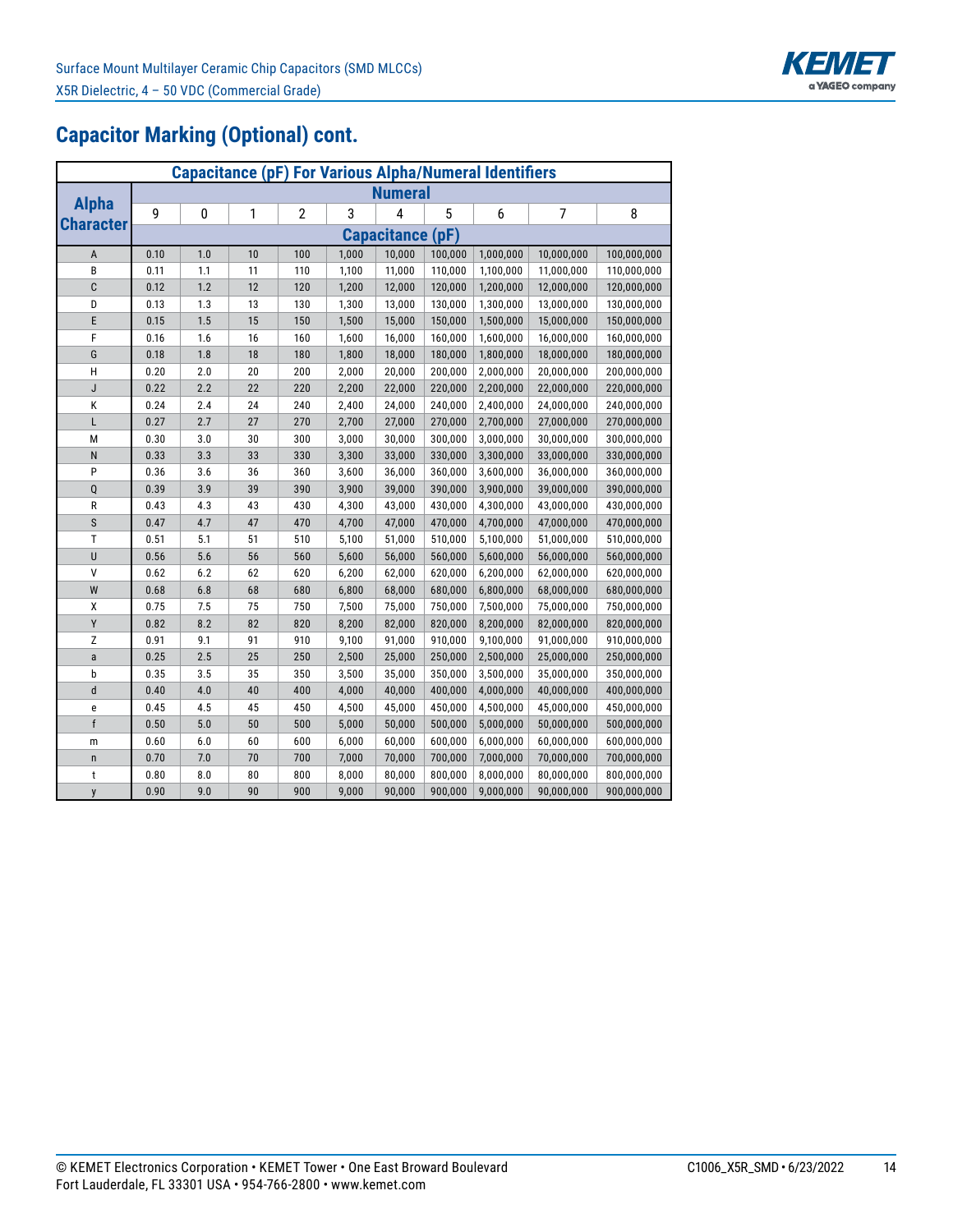

## **Tape & Reel Packaging Information**

KEMET offers multilayer ceramic chip capacitors packaged in 8, 12 and 16 mm tape on 7" and 13" reels in accordance with EIA Standard 481. This packaging system is compatible with all tape-fed automatic pick and place systems. See Table 2 for details on reeling quantities for commercial chips.



## Table 5 - Carrier Tape Configuration, Embossed Plastic & Punched Paper (mm)

|                             | <b>Tape</b> |         | <b>Embossed Plastic</b> | <b>Punched Paper</b> |                 |  |
|-----------------------------|-------------|---------|-------------------------|----------------------|-----------------|--|
| <b>EIA Case Size</b>        | <b>Size</b> | 7" Reel | 13" Reel                | 7" Reel              | 13" Reel        |  |
|                             | $(W)^*$     |         | Pitch $(P_1)^*$         |                      | Pitch $(P_1)^*$ |  |
| $01005 - 0402$              | 8           |         |                         | $\overline{2}$       | $\overline{2}$  |  |
| 0603                        | 8           |         |                         | 2/4                  | 2/4             |  |
| 0805                        | 8           | 4       | 4                       | 4                    | 4               |  |
| $1206 - 1210$               | 8           | 4       | 4                       | 4                    | 4               |  |
| $1805 - 1808$               | 12          | 4       | 4                       |                      |                 |  |
| $\geq 1812$                 | 12          | 8       | 8                       |                      |                 |  |
| <b>KPS 1210</b>             | 12          | 8       | 8                       |                      |                 |  |
| <b>KPS 1812</b><br>and 2220 | 16          | 12      | 12                      |                      |                 |  |
| Array 0612                  | 8           | 4       | 4                       |                      |                 |  |

*\*Refer to Figures 1 and 2 for W and P<sup>1</sup> carrier tape reference locations. \*Refer to Tables 6 and 7 for tolerance specifi cations.*

#### **New 2 mm Pitch Reel Options\***

| <b>Packaging</b><br><b>Ordering Code</b><br>(C-Spec) | <b>Packaging Type/Options</b>      |
|------------------------------------------------------|------------------------------------|
| $C-3190$                                             | Automotive grade 7" reel unmarked  |
| $C-3191$                                             | Automotive grade 13" reel unmarked |
| C-7081                                               | Commercial grade 7" reel unmarked  |
| C-7082                                               | Commercial grade 13" reel unmarked |

*\* 2 mm pitch reel only available for 0603 EIA case size. 2 mm pitch reel for 0805 EIA case size under development.*

#### **Benefits of Changing from 4 mm to 2 mm Pitching Spacing**

- Lower placement costs.
- Double the parts on each reel results in fewer reel changes and increased efficiency.
- Fewer reels result in lower packaging, shipping and storage costs, reducing waste.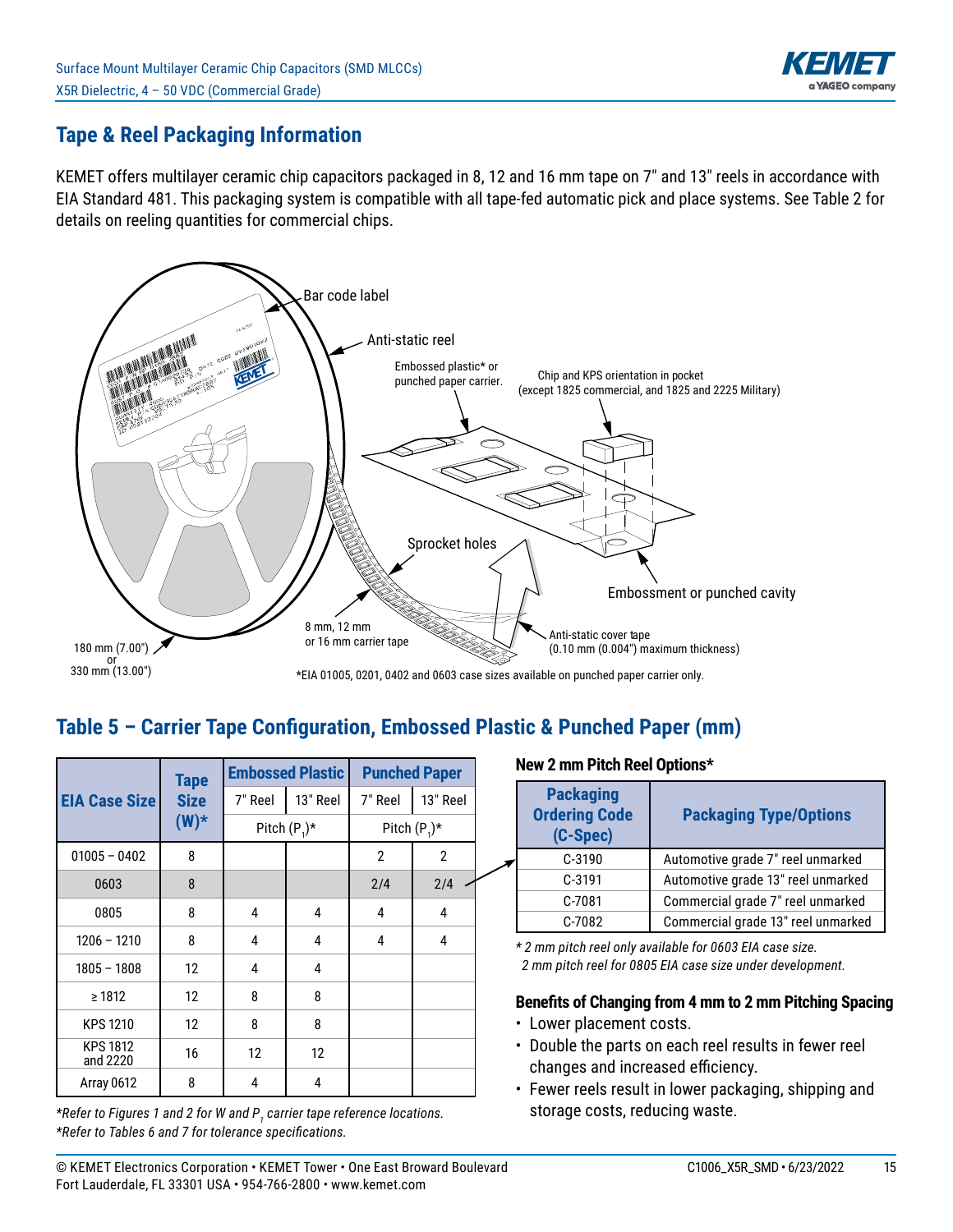

# **Figure 1 – Embossed (Plastic) Carrier Tape Dimensions**



# **Table 6 – Embossed (Plastic) Carrier Tape Dimensions**

Metric will govern

| <b>Constant Dimensions - Millimeters (Inches)</b> |                                               |                      |                                        |                                       |                                        |                                      |                     |                  |                       |  |  |  |
|---------------------------------------------------|-----------------------------------------------|----------------------|----------------------------------------|---------------------------------------|----------------------------------------|--------------------------------------|---------------------|------------------|-----------------------|--|--|--|
| Tape Size                                         | $D_0$                                         | D. Minimum<br>Note 1 | $E_{1}$                                | $P_0$                                 | $P_{2}$                                | R Reference $ S$ , Minimum<br>Note 2 | Note 3              | Maximum          | Maximum               |  |  |  |
| $8 \text{ mm}$                                    |                                               | 1.0<br>(0.039)       |                                        |                                       |                                        | 25.0<br>(0.984)                      |                     |                  |                       |  |  |  |
| $12 \text{ mm}$                                   | $1.5 + 0.10 / -0.0$<br>$(0.059 + 0.004/-0.0)$ | 1.5                  | $1.75 \pm 0.10$<br>$(0.069 \pm 0.004)$ | $4.0 \pm 0.10$<br>$(0.157 \pm 0.004)$ | $2.0 \pm 0.05$<br>$(0.079 \pm 0.002)$  | 30                                   | 0.600<br>(0.024)    | 0.600<br>(0.024) | 0.100<br>(0.004)      |  |  |  |
| $16 \text{ mm}$                                   |                                               | (0.059)              |                                        |                                       |                                        | (1.181)                              |                     |                  |                       |  |  |  |
|                                                   | Variable Dimensions - Millimeters (Inches)    |                      |                                        |                                       |                                        |                                      |                     |                  |                       |  |  |  |
| Tape Size                                         | Pitch                                         | B, Maximum<br>Note 4 | $E_{2}$<br>Minimum                     | F                                     | $P_{1}$                                | $T_{2}$<br>Maximum                   | W<br><b>Maximum</b> |                  | $A_0$ , $B_0$ & $K_n$ |  |  |  |
| $8 \text{ mm}$                                    | Single (4 mm)                                 | 4.35<br>(0.171)      | 6.25<br>(0.246)                        | $3.5 \pm 0.05$<br>$(0.138 + 0.002)$   | $4.0 \pm 0.10$<br>$(0.157 \pm 0.004)$  | 2.5<br>(0.098)                       | 8.3<br>(0.327)      |                  |                       |  |  |  |
| $12 \text{ mm}$                                   | Single (4 mm)<br>and double (8 mm)            | 8.2<br>(0.323)       | 10.25<br>(0.404)                       | $5.5 \pm 0.05$<br>$(0.217 \pm 0.002)$ | $8.0 \pm 0.10$<br>$(0.315 \pm 0.004)$  | 4.6<br>(0.181)                       | 12.3<br>(0.484)     | Note 5           |                       |  |  |  |
| $16 \text{ mm}$                                   | Triple (12 mm)                                | 12.1<br>(0.476)      | 14.25<br>(0.561)                       | $7.5 \pm 0.05$<br>$(0.138 \pm 0.002)$ | $12.0 \pm 0.10$<br>$(0.157 \pm 0.004)$ | 4.6<br>(0.181)                       | 16.3<br>(0.642)     |                  |                       |  |  |  |

*1. The embossment hole location shall be measured from the sprocket hole controlling the location of the embossment. Dimensions of the embossment location and the hole location shall be applied independently of each other.*

*2. The tape with or without components shall pass around R without damage (see Figure 6.)*

*3. If S<sup>1</sup> < 1.0 mm, there may not be enough area for a cover tape to be properly applied (see EIA Standard 481, paragraph 4.3, section b.)*

*4. B<sup>1</sup> dimension is a reference dimension for tape feeder clearance only.*

5. The cavity defined by A<sub>o</sub>, B<sub>o</sub> and K<sub>o</sub> shall surround the component with sufficient clearance that:

 *(a) the component does not protrude above the top surface of the carrier tape.*

 *(b) the component can be removed from the cavity in a vertical direction without mechanical restriction, after the top cover tape has been removed.*

 *(c) rotation of the component is limited to 20° maximum for 8 and 12 mm tapes and 10° maximum for 16 mm tapes (see Figure 3.)*

 *(d) lateral movement of the component is restricted to 0.5 mm maximum for 8 and 12 mm wide tape and to 1.0 mm maximum for 16 mm tape (see Figure 4.)*

(e) for KPS product, A<sub>0</sub> and B<sub>0</sub> are measured on a plane 0.3 mm above the bottom of the pocket.

 *(f) see addendum in EIA Standard 481 for standards relating to more precise taping requirements.*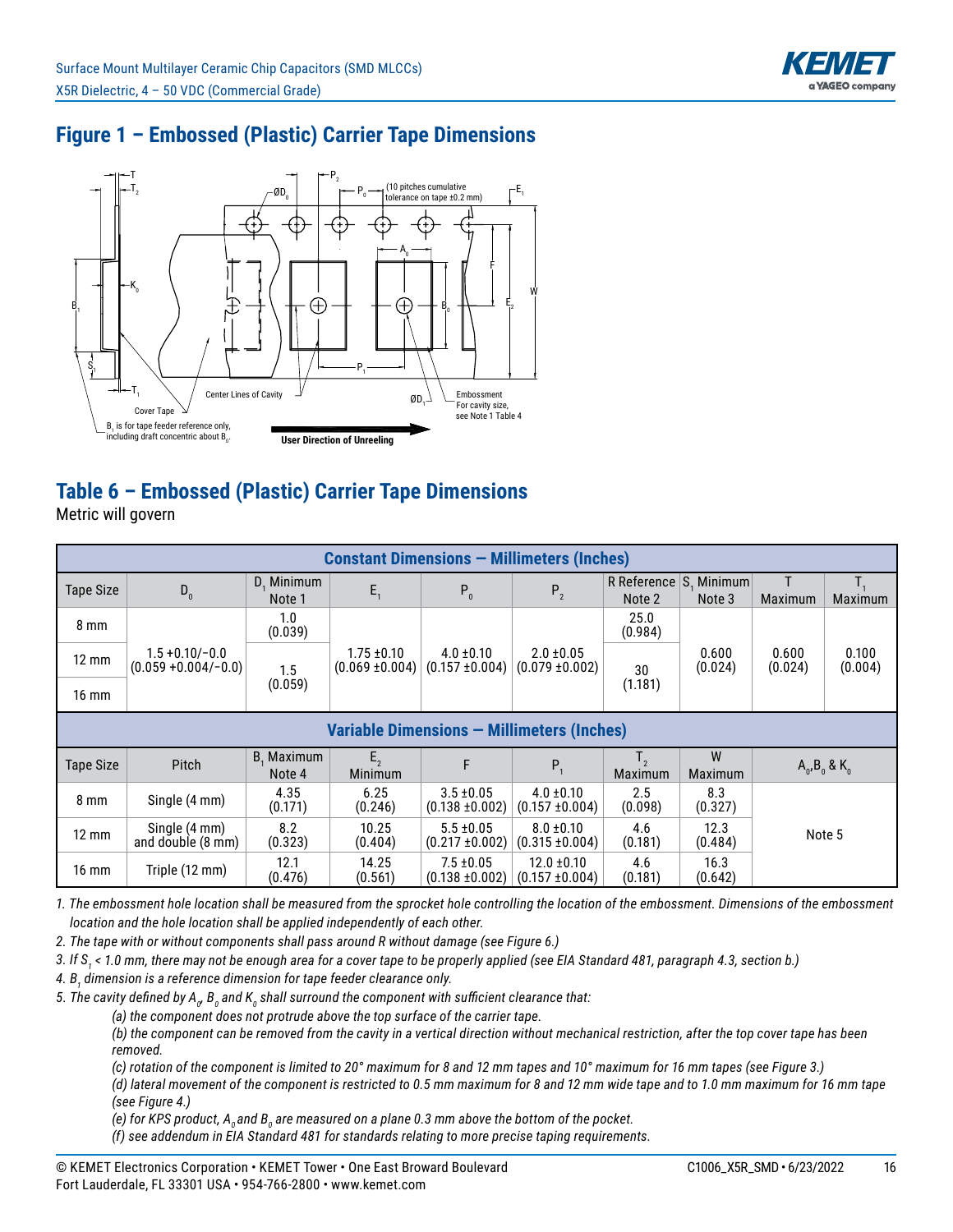

## **Figure 2 – Punched (Paper) Carrier Tape Dimensions**



# **Table 7 – Punched (Paper) Carrier Tape Dimensions**

Metric will govern

| <b>Constant Dimensions - Millimeters (Inches)</b> |                                                   |                                        |                                       |                                       |                            |                  |                       |  |  |  |  |  |
|---------------------------------------------------|---------------------------------------------------|----------------------------------------|---------------------------------------|---------------------------------------|----------------------------|------------------|-----------------------|--|--|--|--|--|
| <b>Tape Size</b>                                  | $D_{0}$                                           |                                        | $P_{q}$                               | $P_{2}$                               | L. Maximum                 | <b>G Minimum</b> | R Reference<br>Note 2 |  |  |  |  |  |
| $8 \text{ mm}$                                    | $1.5 + 0.10 - 0.0$<br>$(0.059 + 0.004 - 0.0)$     | $1.75 \pm 0.10$<br>$(0.069 \pm 0.004)$ | $4.0 \pm 0.10$<br>$(0.157 \pm 0.004)$ | $2.0 \pm 0.05$<br>$(0.079 \pm 0.002)$ | 0.10<br>(0.004)<br>maximum | 0.75<br>(0.030)  | 25<br>(0.984)         |  |  |  |  |  |
|                                                   | <b>Variable Dimensions - Millimeters (Inches)</b> |                                        |                                       |                                       |                            |                  |                       |  |  |  |  |  |
| Tape Size                                         | Pitch                                             | E2 Minimum                             |                                       | P.                                    | <b>T</b> Maximum           | W Maximum        | $A_0B_0$              |  |  |  |  |  |
| $8 \text{ mm}$                                    | Half $(2 \text{ mm})$                             | 6.25                                   | $3.5 \pm 0.05$                        | $2.0 \pm 0.05$<br>$(0.079 \pm 0.002)$ | 1.1                        | 8.3<br>(0.327)   | Note 1                |  |  |  |  |  |
| $8 \text{ mm}$                                    | Single (4 mm)                                     | (0.246)                                | $(0.138 \pm 0.002)$                   | $4.0 \pm 0.10$<br>$(0.157 \pm 0.004)$ | (0.098)                    | 8.3<br>(0.327)   |                       |  |  |  |  |  |

1. The cavity defined by A<sub>o</sub>, B<sub>o</sub> and T shall surround the component with sufficient clearance that:

 *a) the component does not protrude beyond either surface of the carrier tape.*

 *b) the component can be removed from the cavity in a vertical direction without mechanical restriction, after the top cover tape has been removed.*

 *c) rotation of the component is limited to 20° maximum (see Figure 3.)*

 *d) lateral movement of the component is restricted to 0.5 mm maximum (see Figure 4.)*

 *e) see addendum in EIA Standard 481 for standards relating to more precise taping requirements.*

*2. The tape with or without components shall pass around R without damage (see Figure 6.)*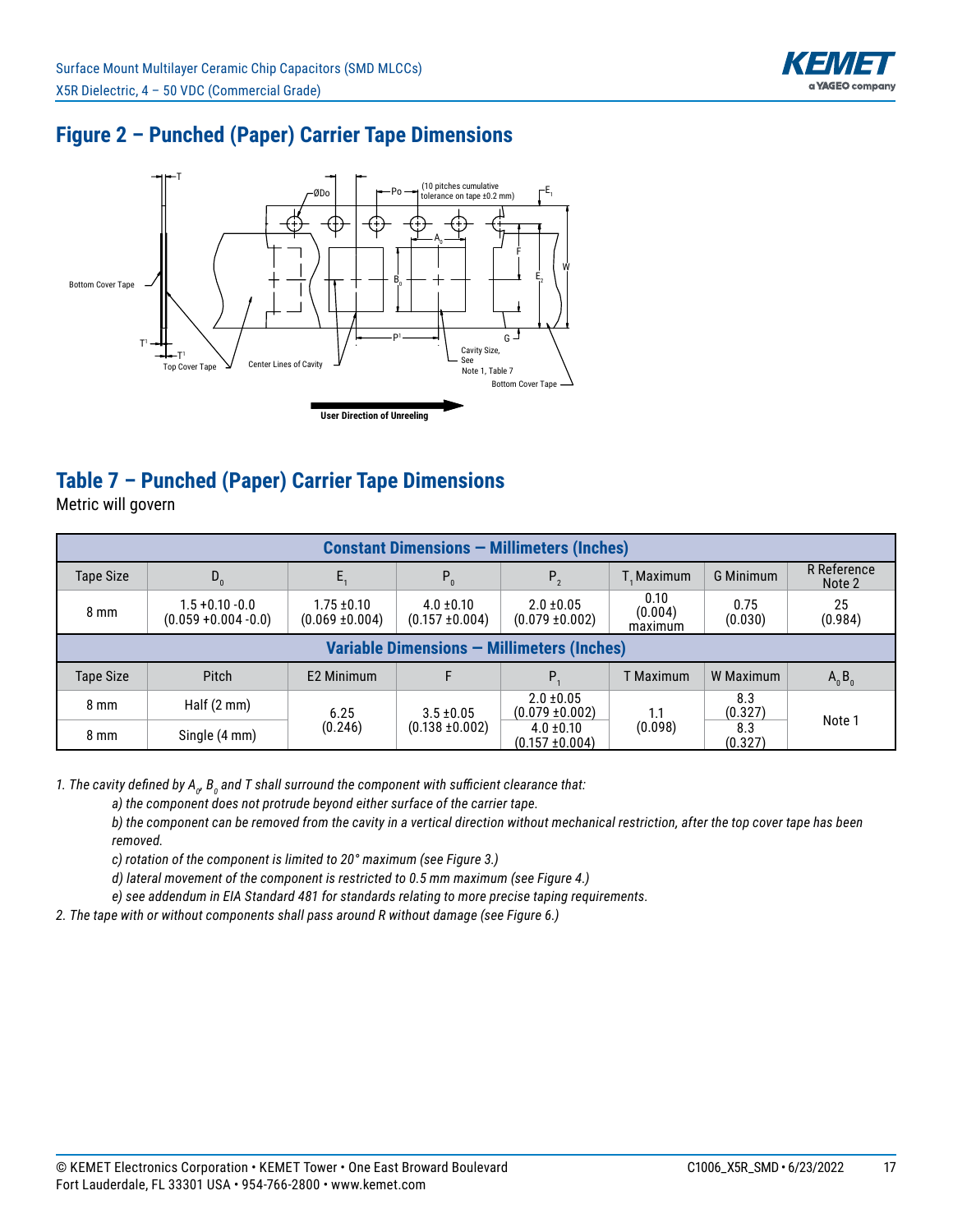

#### **Packaging Information Performance Notes**

- **1. Cover Tape Break Force:** 1.0 kg minimum.
- **2. Cover Tape Peel Strength:** The total peel strength of the cover tape from the carrier tape shall be:

| <b>Tape Width</b> | <b>Peel Strength</b>             |
|-------------------|----------------------------------|
| 8 mm              | 0.1 to 1.0 newton (10 to 100 gf) |
| 12 and 16 mm      | 0.1 to 1.3 newton (10 to 130 gf) |

The direction of the pull shall be opposite the direction of the carrier tape travel. The pull angle of the carrier tape shall be 165° to 180° from the plane of the carrier tape. During peeling, the carrier and/or cover tape shall be pulled at a velocity of 300 ±10 mm/minute.

**3. Labeling:** Bar code labeling (standard or custom) shall be on the side of the reel opposite the sprocket holes. Refer to EIA *Standards 556 and 624*.

#### **Figure 3 – Maximum Component Rotation**



#### **Figure 4 – Maximum Lateral Movement**



## **Figure 5 – Bending Radius**

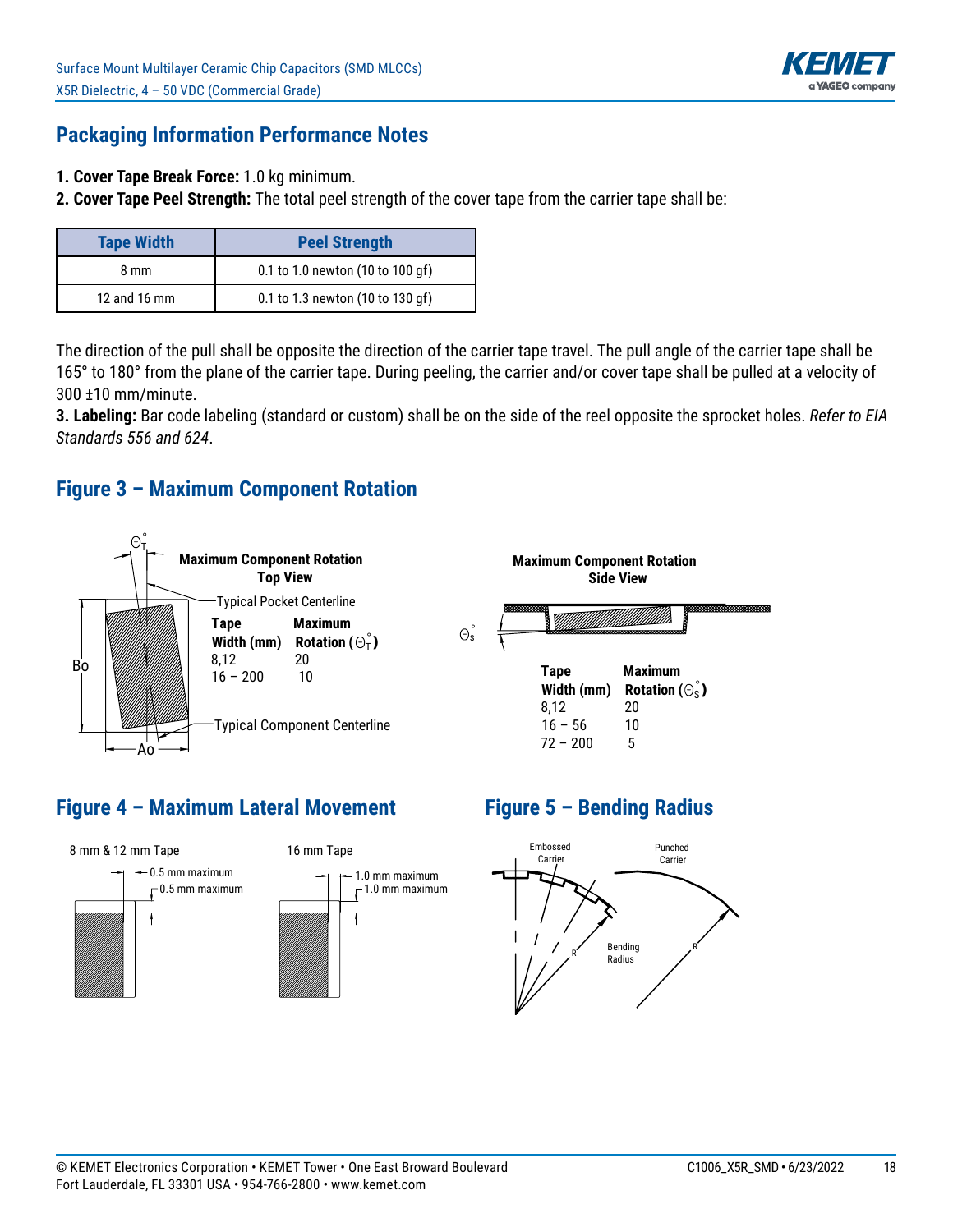

## **Figure 6 – Reel Dimensions**



Note: Drive spokes optional; if used, dimensions B and D shall apply.

#### **Table 8 – Reel Dimensions**

Metric will govern

| <b>Constant Dimensions - Millimeters (Inches)</b> |                                            |                                              |                                               |                                                      |  |  |  |  |  |  |  |
|---------------------------------------------------|--------------------------------------------|----------------------------------------------|-----------------------------------------------|------------------------------------------------------|--|--|--|--|--|--|--|
| <b>Tape Size</b>                                  | A                                          | <b>B</b> Minimum                             | C                                             | D Minimum                                            |  |  |  |  |  |  |  |
| $8 \text{ mm}$                                    | $178 + 0.20$                               |                                              |                                               |                                                      |  |  |  |  |  |  |  |
| $12 \text{ mm}$                                   | $(7.008 \pm 0.008)$<br>0r                  | 1.5<br>(0.059)                               | $13.0 + 0.5/-0.2$<br>$(0.521 + 0.02/- 0.008)$ | 20.2<br>(0.795)                                      |  |  |  |  |  |  |  |
| $16 \text{ mm}$                                   | $330 + 0.20$<br>$(13.000 \pm 0.008)$       |                                              |                                               |                                                      |  |  |  |  |  |  |  |
|                                                   | Variable Dimensions - Millimeters (Inches) |                                              |                                               |                                                      |  |  |  |  |  |  |  |
| <b>Tape Size</b>                                  | N Minimum                                  | W.                                           | W <sub>2</sub> Maximum                        | $W_3$                                                |  |  |  |  |  |  |  |
| $8 \text{ mm}$                                    |                                            | $8.4 + 1.5/-0.0$<br>$(0.331 + 0.059/-0.0)$   | 14.4<br>(0.567)                               |                                                      |  |  |  |  |  |  |  |
| $12 \text{ mm}$                                   | 50<br>(1.969)                              | $12.4 + 2.0 - 0.0$<br>$(0.488 + 0.078/-0.0)$ | 18.4<br>(0.724)                               | Shall accommodate tape<br>width without interference |  |  |  |  |  |  |  |
| $16 \text{ mm}$                                   |                                            | $16.4 + 2.0/-0.0$<br>$(0.646 + 0.078/-0.0)$  | 22.4<br>(0.882)                               |                                                      |  |  |  |  |  |  |  |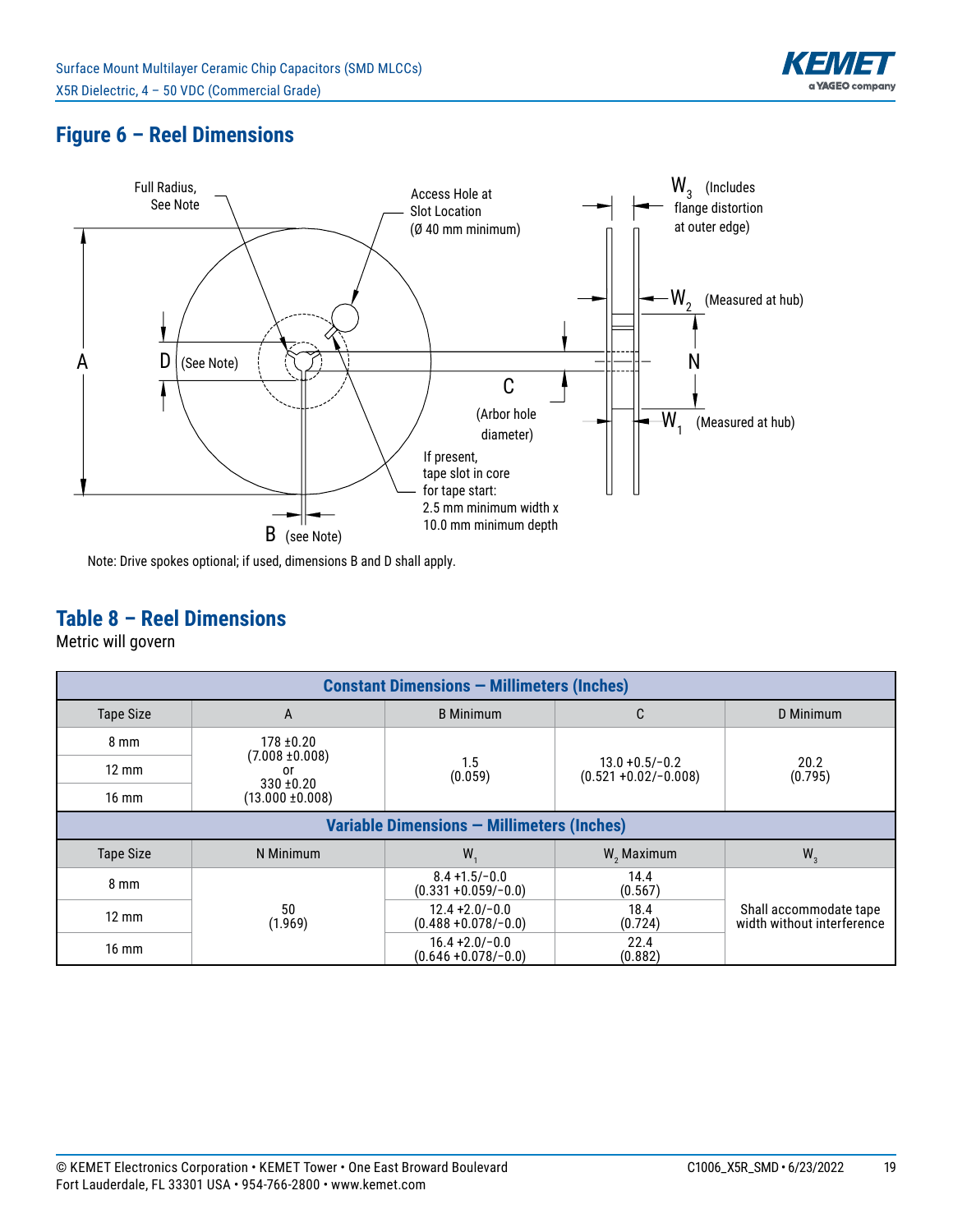

## **Figure 7 – Tape Leader & Trailer Dimensions**



# **Figure 8 – Maximum Camber**